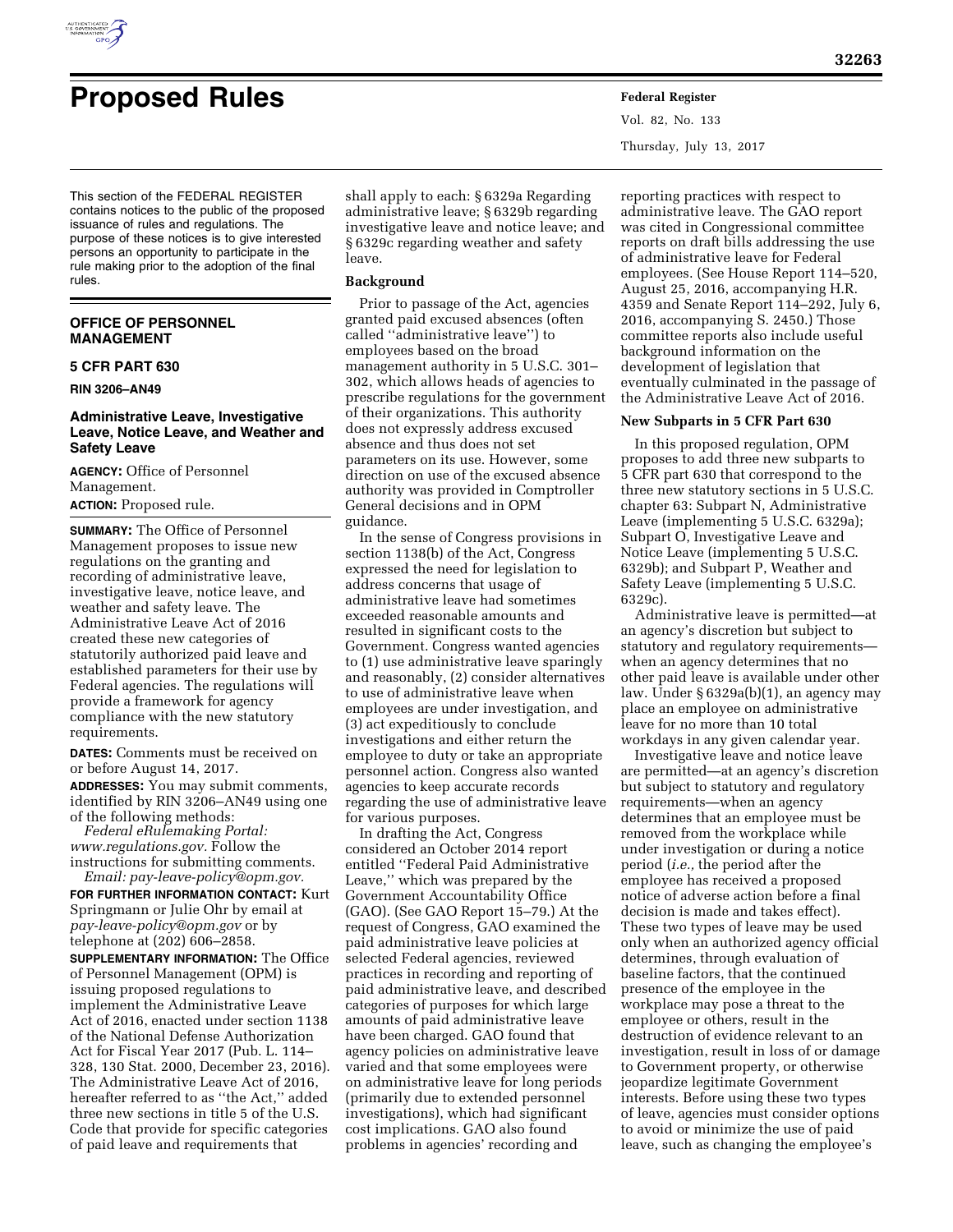duties or work location. Use of investigative leave is subject to time limitations and special approvals for extensions.

Weather and safety leave is permitted—at an agency's discretion but subject to statutory and regulatory requirements, agency policies, and lawful collective bargaining provisions—when an agency determines that employees cannot safely travel to and from, or perform work at, their normal worksite, a telework site, or other approved location because of severe weather or other emergency situations. There are no time limitations with respect to this type of leave.

Both the law and the proposed regulations address recordkeeping and reporting requirements with which agencies must comply. Agencies must keep separate records on each type of leave: Administrative leave, investigative leave, notice leave, and weather and safety leave.

In the latter portion of this Supplementary Information, we present a section-by-section explanation for the regulations in each subpart (N, O, and P).

### **Effective Date**

The Act directs OPM to prescribe (*i.e.,*  publish) regulations to carry out the new statutes on administrative leave, investigative leave, notice leave, and weather and safety leave no later than 270 calendar days after the Act's enactment on December 23, 2016—*i.e.,*  September 19, 2017. (See 5 U.S.C. 6329a(c)(1), 6329b(h)(1), and section 6329c(d).) The Act further directs that agencies ''revise and implement the internal policies of the agency'' to meet the statutory requirements pertaining to administrative leave, investigative leave, and notice leave no later than 270 calendar days after the date on which OPM issues its regulations. (See 5 U.S.C. 6329a(c)(2) and 6329b(h)(2).) There is no similar agency implementation provision in the law governing weather and safety leave.

When OPM issues final regulations, we intend to specify that the regulations for subparts N and O (dealing with administrative leave and investigative/ notice leave, respectively) will take effect 270 days after publication by specifying a separate ''implementation date.'' Consistent with the statutory provisions, agencies will have 270 calendar days following the date of publication of the final regulations to revise and implement internal policies to meet the new requirements. That will give agencies time to develop internal policies and procedures, including necessary changes in recordkeeping and

reporting systems. OPM intends to further specify that subpart P (dealing with weather and safety leave) will take effect 30 days after the date of publication of the final regulations. However, we expect to delay enforcing the requirement that agencies separately report weather and safety leave to OPM until the 270th day following publication of the final regulations.

### **Amendment to Annual and Sick Leave Regulations**

In OPM's regulations dealing with general provisions for annual and sick leave (5 CFR subpart B), we propose to remove the second sentence in § 630.206(a), which reads: ''If an employee is unavoidably or necessarily absent for less than one hour, or tardy, the agency, for adequate reason, may excuse him without charge to leave.'' This regulation was not an authority for creating a type of paid time off, but merely recognized the existence of agency authority to provide brief periods of excused absence under Comptroller General decisions.

Now that OPM has authority to regulate the use of administrative leave under 5 U.S.C. 6329a, it is more appropriate for this particular application of administrative leave to be covered under the new regulations. We would expect administrative leave under 5 U.S.C. 6329a to be used rarely, if at all, for the purpose of excusing a tardy employee. We note that weather and safety leave under 5 U.S.C. 6329c may appropriately be used so that, due to weather or other emergency conditions, an agency may allow employees to have a delayed arrival to avoid unsafe travel conditions.

# **Subpart N—Administrative Leave**

#### *§ 630.1401—Purpose and Applicability*

Section 630.1401 addresses the purpose of the proposed regulations on administrative leave—*i.e.,* to implement 5 U.S.C. 6329a. It also notes OPM's authority to prescribe regulations to carry out the new statutory provisions, including the appropriate uses and the proper recording of administrative leave. Additionally, this section provides that subpart N applies to employees, as defined at 5 U.S.C. 2105, who are employed in executive branch agencies, but does not apply to intermittent employees.

# *§ 630.1402—Definitions*

Section 630.1402 provides definitions of terms for purposes of subpart N. Explanations regarding certain definitions are provided below.

We define *administrative leave* to mean paid leave authorized at the

discretion of an agency that is provided without loss or reduction in pay, other leave, or service credit and that is exclusive of leave authorized under any other provision of statute or Presidential directive. Thus, for example, a back pay correction may provide for retroactive pay for a nonduty period when a separation is later found to be erroneous. Such a granting of retroactive pay is not a granting of administrative leave under 5 U.S.C. 6329a, since it is authorized under the back pay law and regulations. Also, the 5 days of excused absence granted by the Presidential memorandum of November 14, 2003, for employees returning from active military duty is not considered administrative leave under this subpart. We also clarify that administrative leave excludes periods when the employee is engaged in activities that qualify as official hours of work, such as attendance at an agency town hall meeting.

We provide that the term *agency*  refers to an executive agency of the Federal Government. As required by 5 U.S.C. 6329a(a)(2)(c), the General Accountability Office is excluded from this definition, and thus from coverage by subpart N. When used in the context of an agency making determinations or taking actions, ''agency'' refers to the agency head or management officials who are authorized (including by delegation) to make a given determination or take a given action.

We define *employee* as an individual who is covered by subpart N as described in § 630.1401(b) and (c). As provided in that section and in 5 U.S.C.  $6329a(a)(3)(A)$ , "employee" has the meaning used in 5 U.S.C. 2105. As provided in 5 U.S.C. 6329a(a)(3)(B), intermittent employees who do not have an established regular tour of duty during the administrative workweek are excluded from the definition of ''employee,'' and therefore are not covered by the provisions of subpart N. While not expressly addressed in the proposed regulations, we note that certain Presidential appointees in the executive branch are exempt from the leave system under 5 U.S.C. 6301(2)(x)- (xii) and are entitled to pay solely because of their status as officers. Such officers are not placed in leave status for any purpose; thus, subparts N, O, and P do not apply to such officers.

We define *head of the agency* to mean the head of an agency or a designated representative of such agency head who is (1) an agency headquarters-level official reporting directly to the agency head or a deputy agency head and (2) the sole such representative for the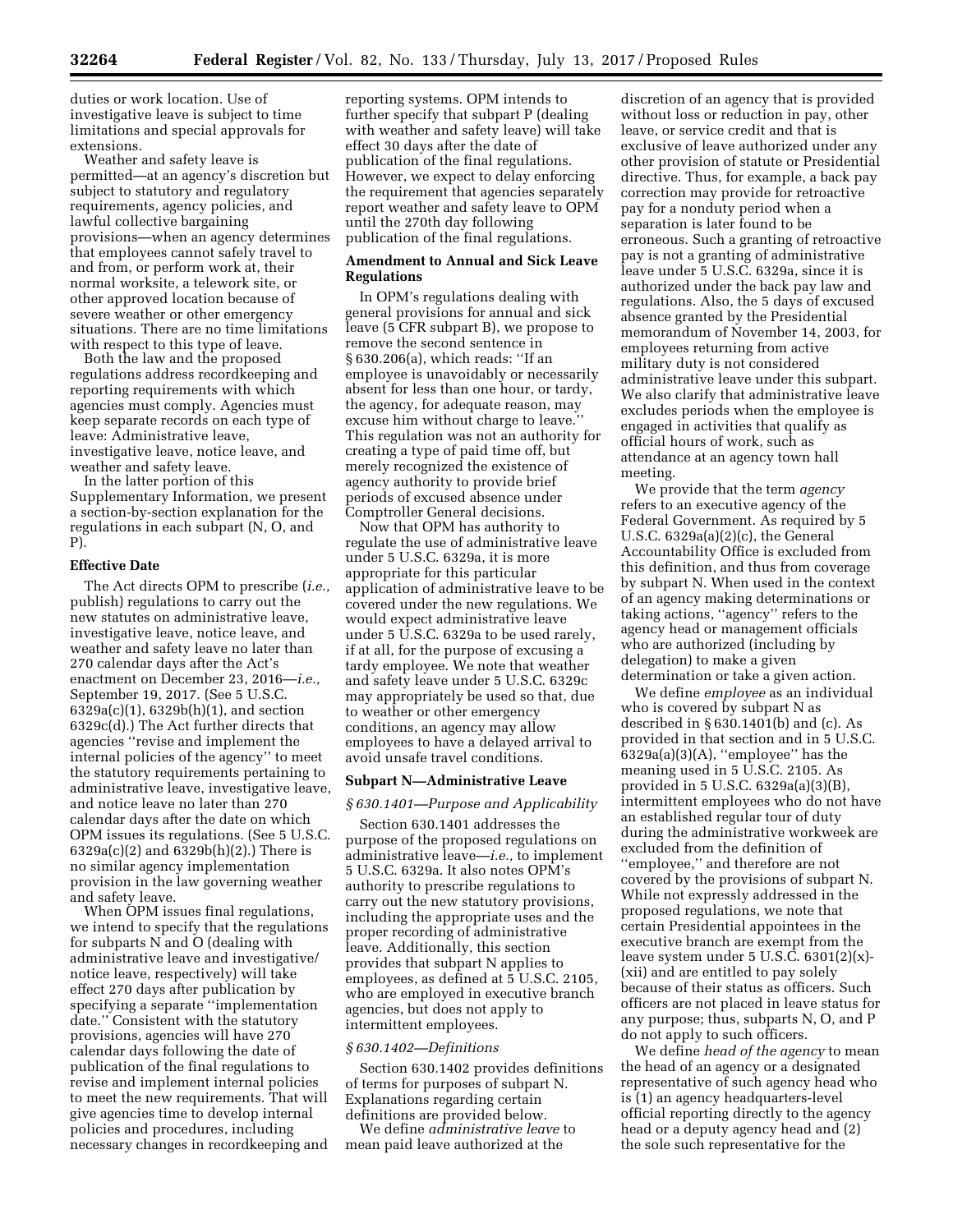entire agency. This term is used in § 630.1403(a)(5)(i) and (b)(4).

We define *Presidential directive* to mean an Executive order, Presidential memorandum, or official written statement by the President in which the President specifically directs agency heads to provide employees with a paid excused absence under a specified set of conditions. This excludes a Presidential action that (1) merely encourages agency heads to use an agency head authority (*e.g.,* section 6329a) to grant a paid excused absence under certain conditions or (2) leaves them with discretion regarding whether to grant excused absence in a particular scenario or discretion regarding the amount of excused absence to be granted in a particular scenario.

#### *§ 630.1403—Principles and Prohibitions*

This section sets out the general principles and prohibited uses of the administrative leave authority under 5 U.S.C. 6329a and subpart N. In developing the general principles, OPM took into account past OPM policy and guidance as well as Comptroller General decisions regarding the use of general administrative leave. In paragraph (a)(1), we list three conditions. To justify any use of administrative leave, one of these conditions must be met. The first condition is that an agency may grant administrative leave when the absence directly relates to the mission of the agency. For example, an agency could grant administrative leave to an employee to attend a professional meeting or perform certain volunteer work when these relate to the agency's mission.

The second condition permits an agency to grant administrative leave when the absence is for an activity officially sponsored or sanctioned by the agency. For example, an agency may grant administrative leave to permit employees to participate in an American Red Cross blood donation drive being conducted in an agency facility.

The third condition permits an agency to grant administrative leave when the agency determines that the absence would be in the interest of the agency or the Government as a whole. For instance, an agency may grant administrative leave to allow an employee to participate in employee wellness or health promotion events (*e.g.,* influenza vaccinations, health screenings, or health education forums) or to ensure that an employee has the opportunity to vote. Also, an agency may grant administrative leave to cover brief periods of tardiness or to provide for early dismissal when it is

determined to be in the interest of the agency.

Section 630.1403(a)(5) provides that a determination that an absence satisfies one of the three conditions in § 630.1403(a)(1) must be (1) permitted under policies established by the head of the agency; and (2) reviewed and approved by an official of the agency who is (or is acting) at a higher level than the official making the determination (unless the determination is made by the head or acting head of the agency). The first requirement ensures that agency heads are accountable for adopting policies to ensure appropriate use of administrative leave, consistent with OPM regulations. The second requirement—that administrative leave be approved only after second-level review—should help prevent inappropriate uses and ensure that administrative leave is used sparingly.

Section 630.1403(a)(2) states the principle that administrative leave is not an employee entitlement, but is granted sparingly at the discretion of the agency. Accordingly, employees are not entitled to a certain number of administrative leave hours or days during any specified period, whether biweekly, monthly, or annually.

Section  $630.1403(a)(3)$  states the principle that the appropriate use of administrative leave is for brief periods of time. In most instances, this will be no longer than 1 day; however, exceptions may be approved. For example, an exception is made for times when an employee is subject to an investigation and his or her retention in duty status is inconsistent with the best interests of the Government. In this case, the agency—prior to placing an employee on investigative leave under subpart O of these regulations—must charge administrative leave until expiration of the 10-workday limit described in 5 U.S.C. 6329a(b)(1) and § 630.1404. (See also 5 U.S.C. 6329b(b)(3)(A).)

Section 630.1403(a)(4) states the principle that administrative leave may not be established as an ongoing or recurring entitlement. Accordingly, an agency may not provide a recurring entitlement to administrative leave, for example, on an employee's birthday or on a day following a Thursday holiday. However, an agency may grant administrative leave on an ad hoc basis for an activity or event that may be ongoing or recurring and is in the Government's interest (*e.g.,* influenza vaccinations or blood donation drives).

In addition to the general principles, § 630.1403(b) describes specific prohibited uses of administrative leave.

Section 630.1403(b)(1) provides that agencies are prohibited from using administrative leave to mark the memory of a deceased Federal official, which is consistent with the principle underlying the statutory bar in 5 U.S.C. 6105 prohibiting closure of agencies to mark the memory of a deceased Federal official. We note, however, that section 6105 does not constrain the President from exercising his or her authority in 5 U.S.C. 6103(b) to declare a holiday by Executive order in connection with the death of a President. If the President provides excused absence for Federal employees to commemorate the service of a deceased former President, such excused absence is not a granting of administrative leave under 5 U.S.C. 6329a or subpart N, since it is granted under a Presidential directive and is also authorized as a holiday under 5 U.S.C. 6103(b). (The definition of ''administrative leave'' under § 630.1402 excludes paid leave authorized under Presidential directives.)

Section 630.1403(b)(2) prohibits agencies from granting administrative leave to permit an employee to participate in an event for his or her personal benefit or the benefit of an outside organization, unless the participation would satisfy one of the conditions in § 630.1403(a)(1). To permit employees to participate in these events, agencies alternatively may approve employees' requests to adjust their work schedules or to use annual leave, leave without pay, compensatory time off, credit hours, or other earned time off.

Section 630.1403(b)(3) prohibits agencies from granting administrative leave as a reward to recognize the performance or contributions of employees. The proper personnel authorities for recognizing the performance or contributions of employees are cash awards and time-off awards. This prohibition does not affect employee attendance at agency awards ceremonies, since such attendance is considered to be on-duty time in direct support of the agency mission.

Section 630.1403(b)(4) prevents agencies from granting administrative leave to allow employees to engage in volunteer work or other civic activity that is not officially sponsored or sanctioned by the head of the agency, based on the agency's mission or Governmentwide interests. This prohibition bars agencies from providing administrative leave for volunteer and other activities that do not benefit the agency or serve a Governmentwide interest. A Governmentwide interest is generally documented through a statement of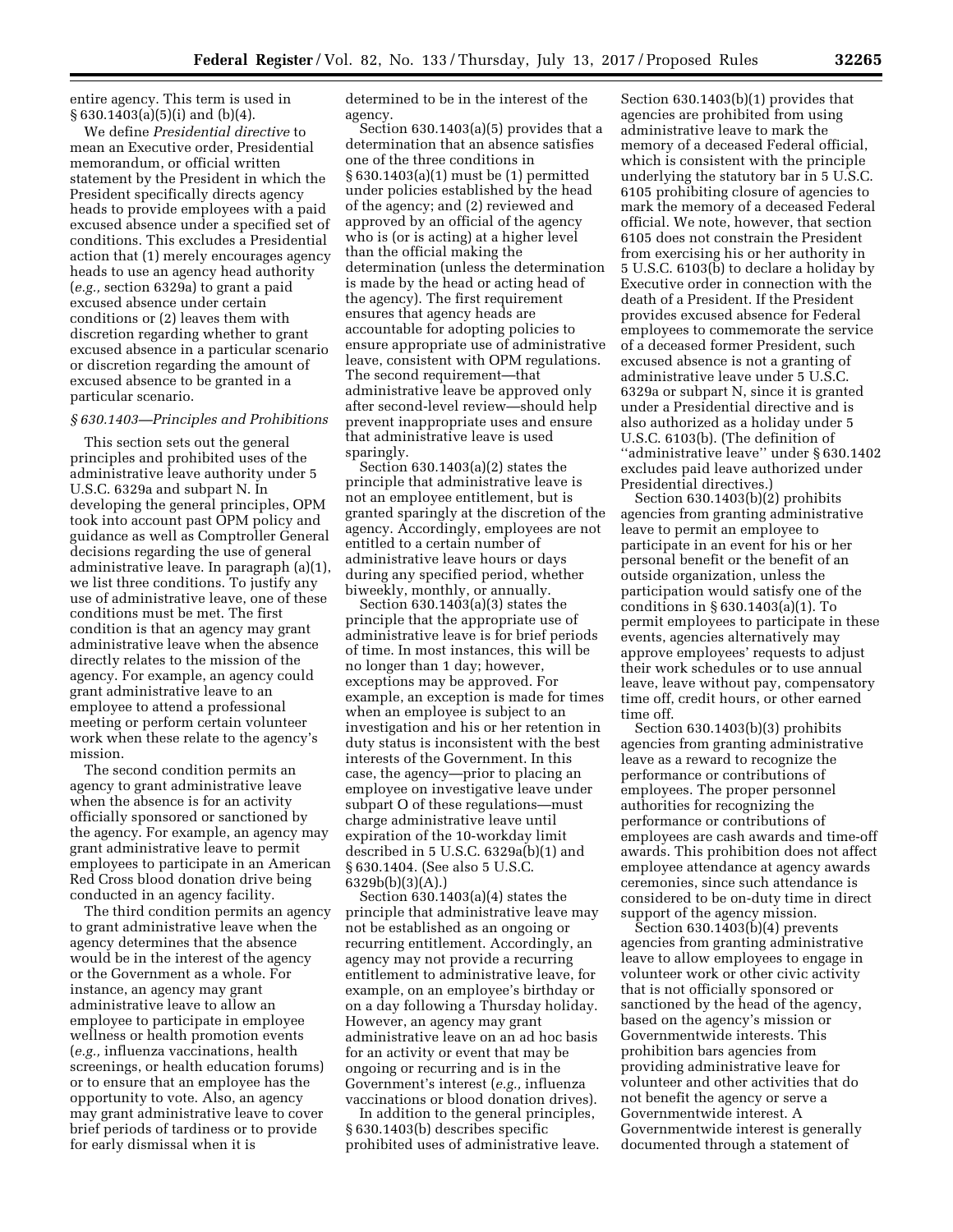support by the President or the OPM Director. For employees who wish to participate in volunteer activities during basic working hours, agencies alternatively may permit work schedule adjustments or approve use of annual leave, compensatory time off, credit hours, or other earned time off, or may allow employees to take leave without pay. For long-term volunteer work, agencies may approve part-time or job sharing schedules.

# *§ 630.1404—Calendar Year Limitation*

Section 630.1404 addresses the 10 workday calendar year limitation on use of administrative leave imposed by 5 U.S.C. 6329a(b)(1). Paragraph (a) states the limitation and notes that the 10-day limitation carries over when an employee transfers to another covered agency or separates and is reemployed by a covered agency within the same calendar year. For example, if an employee has been granted 6 workdays of administrative leave at one agency and then transfers to another agency, the employee may be granted only 4 more workdays of administrative leave by the gaining agency during the remainder of the calendar year.

Section 630.1404(b) provides for the conversion of the 10-workday calendar year limitation to an aggregate limit on hours in order to facilitate application of the limit to employees on different work schedules. For full-time employees who are not on an uncommon tour of duty under § 630.210, the 10-workday limitation is converted to an 80-hour limitation. For full-time employees with an uncommon tour of duty, the converted calendar year limitation equals the number of hours in the biweekly uncommon tour of duty, averaged as necessary. For example, for an employee with an uncommon tour of 144 hours biweekly, the 10-workday limitation equates to 144 hours. (Note that the regular 80-hour calendar limit multiplied by 144/80 equals 144 hours.) For a part-time employee, the calendar year limitation is prorated based on the number of hours in the employee's tour of duty consistent with the proration of annual and sick leave required by 5 U.S.C. 6302(c). For example, the 10 workday limitation for a half-time employee equates to 40 hours, since 80 hours times 40/80 equals 40 hours.

Section 630.1404(c) provides that the calendar year limitation applies only to administrative leave. The limitation does not apply to investigative leave and notice leave provided under subpart O, weather and safety leave provided under subpart P, or leave provided under other statute or a Presidential directive.

Section 630.1404(d) provides that, in accordance with 5 U.S.C. 6329b(b)(3)(A), if an employee under investigation must be placed on leave and that employee has not yet reached the 10-workday calendar year limitation, administrative leave under subpart N must first be used instead of investigative leave. This is because investigative leave under subpart O may not be used until the employee has exhausted the 10-workday limitation.

Section 630.1404(e) prohibits agencies from granting additional administrative leave until the next calendar year when an employee reaches the calendar year limit. If an employee has reached his or her calendar year limit and a situation arises where the employee might have been granted administrative leave but for the limit, the employee must continue to work or use other appropriate leave (*e.g.,* annual leave), time off, or leave without pay. When an employee is not able to work and is not willing or able to use paid leave or time off, the agency must place the employee in an appropriate type of nonpay status.

# *§ 630.1405—Administration of Administrative Leave*

Section 630.1405(a) provides that the minimum charge increment (fraction of an hour) for administrative leave is the same as the agency uses for annual and sick leave.

Section 630.1405(b) states that administrative leave may be granted only for hours within an employee's tour of duty established for the purposes of charging annual and sick leave, which for full-time employees is either the 40-hour basic workweek, the basic work requirement for employees on a flexible or compressed work schedule, or an uncommon tour of duty pursuant to § 630.210.

Section 630.1405(c) states that agencies may authorize or require administrative leave for a single employee or a category of employees. It also notes that employees do not have an entitlement to administrative leave and, in particular, are not entitled to receive the full calendar year limit each year. Employees receive only the amount of administrative leave granted by the agency, which may be less (but can never be more) than the calendar year limit. This paragraph also notes that employees do not have a right to refuse administrative leave when the agency requires its use.

# *§ 630.1406—Records and Reporting*

This section provides the recordkeeping and reporting requirements regarding administrative leave. Paragraph (a) requires agencies to

accurately record use of administrative leave for each employee under two categories—administrative leave used for the purposes of an investigation and administrative leave used for all other purposes. Paragraph (b) requires that agency data systems and data reports submitted to OPM record administrative leave authorized under 5 U.S.C. 6329a and subpart N of these regulations separately from other types of leave and in the two categories noted above. This section also states that agencies must provide information on the granting of administrative leave to the Government Accountability Office as that office requires.

#### *§ 630.1407—Separation or Transfer*

Under § 630.1407, agencies must certify, in a manner prescribed by OPM, the number of hours used by an employee in the two administrative leave categories during the current calendar year when the employee transfers to another agency or separates. The employee does not receive a new calendar year limitation upon (1) transfer to another agency or (2) reemployment by a covered agency after a separation within the same calendar year. Thus, the gaining agency must apply the hours reported by the losing agency to the employee's current calendar year limitation.

# **Subpart O—Investigative Leave and Notice Leave**

# *§ 630.1501—Purpose and Applicability*

Section 630.1501(a) states the purpose of subpart O—*i.e.,* to implement 5 U.S.C. 6329b, which allows an agency to provide a separate type of paid leave for employees who are the subject of an investigation or in a notice period. These two new categories are to be known as ''investigative leave'' and "notice leave." Section 630.1501(a) notes that OPM has authority to prescribe implementing regulations under 5 U.S.C. 6329b(h)(1).

Section 630.1501(b) states this subpart applies to an employee as defined in 5 U.S.C. 2105 who is employed in an agency, excluding an Inspector General or an intermittent employee who, by definition, does not have an established regular tour of duty during the administrative workweek. This subpart does not apply to employees who are exempt from 5 U.S.C. chapter 63, such as employees of the Federal Aviation Administration (FAA) and Transportation Security Administration (TSA) employees. (Specific laws in title 49 provide that most title 5 provisions, including chapter 63, do not apply to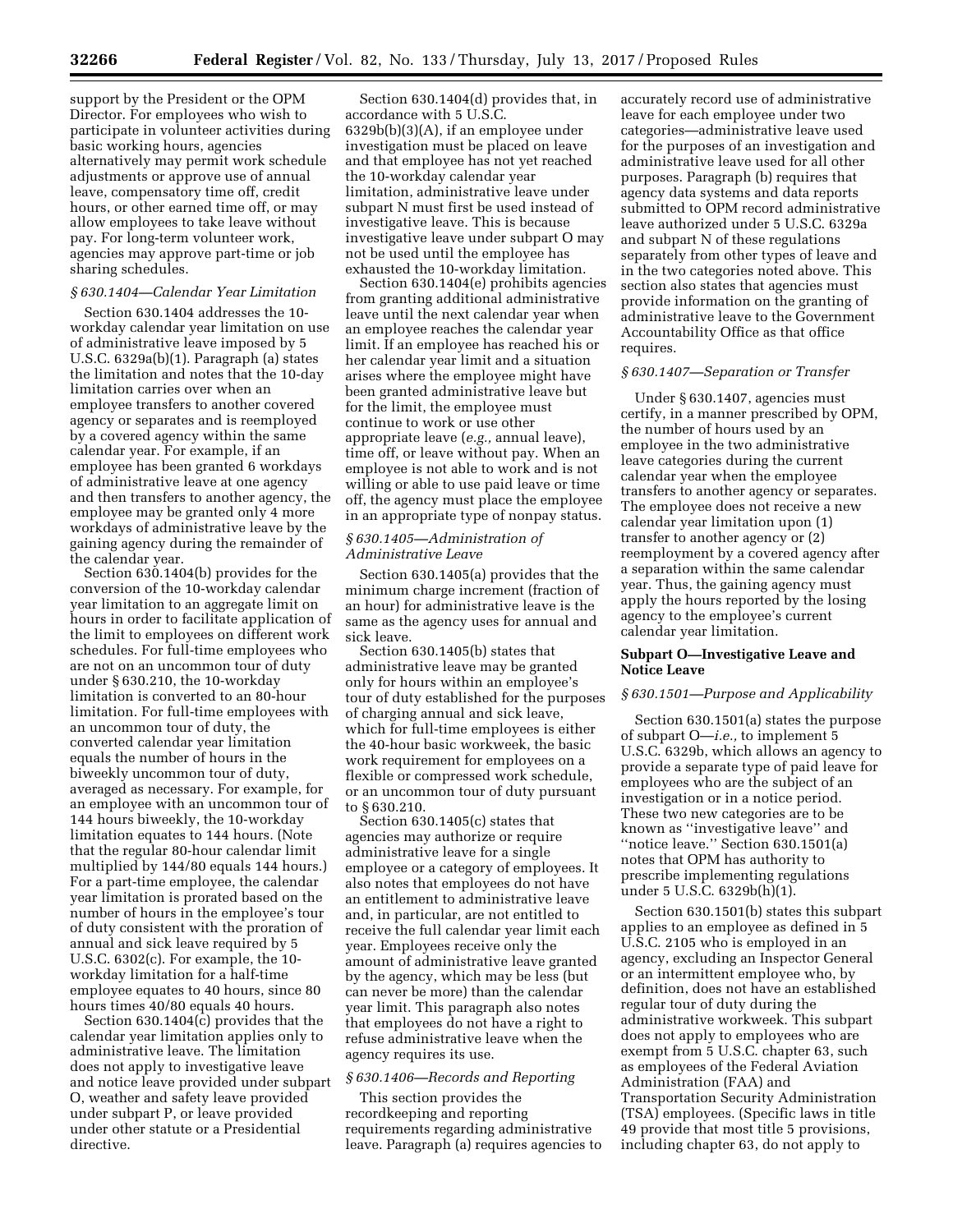FAA and TSA employees. See 49 U.S.C. 114(n) and 40122(g)(2).)

Section 630.1501(c) explains this subpart applies to certain employees covered by a special personnel authority in title 38, United States Code, even though that authority would normally allow those employees to be exempted from title 5 leave provisions.

# *§ 630.1502—Definitions*

Section 630.1502 provides definitions of various terms. The definitions align with definitions found in the law. Explanations regarding certain definitions are provided below.

We are defining the term *investigation*  to mean an inquiry regarding an employee. Examples of an inquiry may include: (1) An employee's alleged misconduct that could result in an adverse action as described in 5 CFR part 752 or similar authority; (2) security concerns, including (but not limited to) whether the employee should retain eligibility for logical access to agency facilities and systems under the standards established by Homeland Security Presidential Directive (HSPD) 12 and guidance issued pursuant to that directive; or (3) other matters that could lead to disciplinary action.

We are defining the term *investigative entity* consistent with the statutory definition in 5 U.S.C. 6329b(a)(6); however, we are adding language to make clear that an internal investigative unit may be composed of one or more persons, such as supervisors, managers, human resources practitioners, personnel security office staff, workplace violence prevention team members, or other agency representatives.

In the definition of the term *notice period,* we have clarified when the notice period ends. For an employee with respect to whom an adverse action is being taken, the notice period ends on the effective date of the adverse action. For an employee for whom an adverse action is not being taken, the notice period ends on the date on which the agency notifies the employee that no adverse action will be taken.

We are providing a definition of *participating in a telework program,*  which term is used in § 630.1503(c)(1)(iii). An employee is considered to be participating in a telework program if the employee is eligible to telework and has an established arrangement with his or her agency under which the employee is approved to participate in the agency telework program, including on a routine or situational basis. Thus, an employee who teleworks on a

situational basis is considered to be continuously participating in a telework program even if there are extended periods during which the employee does not perform telework.

We are providing a definition of *telework site,* which is defined as a location where an employee is authorized to perform telework as described in 5 U.S.C. chapter 65, such as an employee's home.

# *§ 630.1503—Authority and Requirements for Investigative Leave and Notice Leave*

Separate from the administrative leave authorized by 5 U.S.C. 6329a and subpart N, new § 630.1503 establishes two new forms of paid leave on which agencies may place employees who are under investigation or who have received a notice of a proposed adverse action. These two new categories are to be known as ''investigative leave'' under § 630.1503(a)(1) and ''notice leave'' under § 630.1503(a)(2). Investigative leave and notice leave are not employee entitlements. Instead they are intended to provide the employing agency with the means of removing an employee from the workplace and keeping the employee away from the workplace while the agency investigates the employee or during the notice period of a proposed adverse action against that employee (or both). The default situation should be that an employee who is being investigated or against whom an adverse action has been proposed will remain in a duty status in his or her regular position during the investigation or notice period. Investigative leave or notice leave should be applied only when the agency makes the required determination that the employee must be removed from the workplace during a period of investigation or during a notice period in order to protect agency facilities or systems, the Federal workforce, or the public from harm. In these circumstances, after the required consideration of other options, an agency may place an employee on investigative leave or notice leave. An agency may also consider requiring an employee who is otherwise teleworkeligible and who is currently (or recently) participating in the agency telework program to telework from home or another approved location as an alternative to investigative leave. (Any such assessment, however, will need to take into account whether the employee should retain eligibility for logical access to agency systems under the standards established by Homeland Security Presidential Directive (HSPD)

12 and guidance issued pursuant to that directive).

Section 630.1503(a)(1) states one of the conditions that must be met before an employee may be placed on investigative leave—namely, that the employee is ''the subject of an investigation.''

Section 630.1503(a)(2)(i) authorizes notice leave when an employee is in a notice period. An employee who has not received an advance notice of proposed adverse action under 5 CFR chapter 752 may not be provided notice leave. Section 630.1503(a)(2)(ii) authorizes notice leave, following a placement of an employee on investigative leave, which may be provided after the last day of the period of investigative leave if the agency proposes an adverse action against the employee under 5 CFR chapter 752 or similar authority. This means investigative leave and notice leave may be used consecutively in some instances. Agencies should be mindful, however, of any internal procedures related to the preparation and approval of a proposed adverse action before it is issued. If the agency determines that the employee continues to meet the criteria of  $\S 630.1503(b)(1)$ and one or more of the options in § 630.1503(b)(2) is not appropriate, the agency may not transition the employee from investigative leave to notice leave until such time as it has issued the notice of proposed adverse action.

Section 630.1503(b) sets forth the limited circumstances under which an agency may place an employee on investigative leave or notice leave, consistent with the statutory requirements in 5 U.S.C. 6329b(b)(2). First, as provided in paragraph (b)(1), the agency has to make a determination that the continued presence of the employee in the workplace while under investigation or in a notice period may pose a threat to the employee or others, result in the destruction of evidence relevant to an investigation, result in loss or damage to Government property, or otherwise jeopardize legitimate Government interests. (See 5 U.S.C. 6329b(b)(2)(A).) This determination is accomplished through an assessment of baseline factors.

Second, as provided in paragraph (b)(2), the agency must consider required options instead of the use of investigative leave or notice leave.

The baseline factors referenced in § 630.1503(b)(1) are identified in § 630.1503(e), but are described at this point in the section-by-section review of the regulations given their essentiality in making a determination under paragraph (b)(1) regarding whether an employee's continued presence in the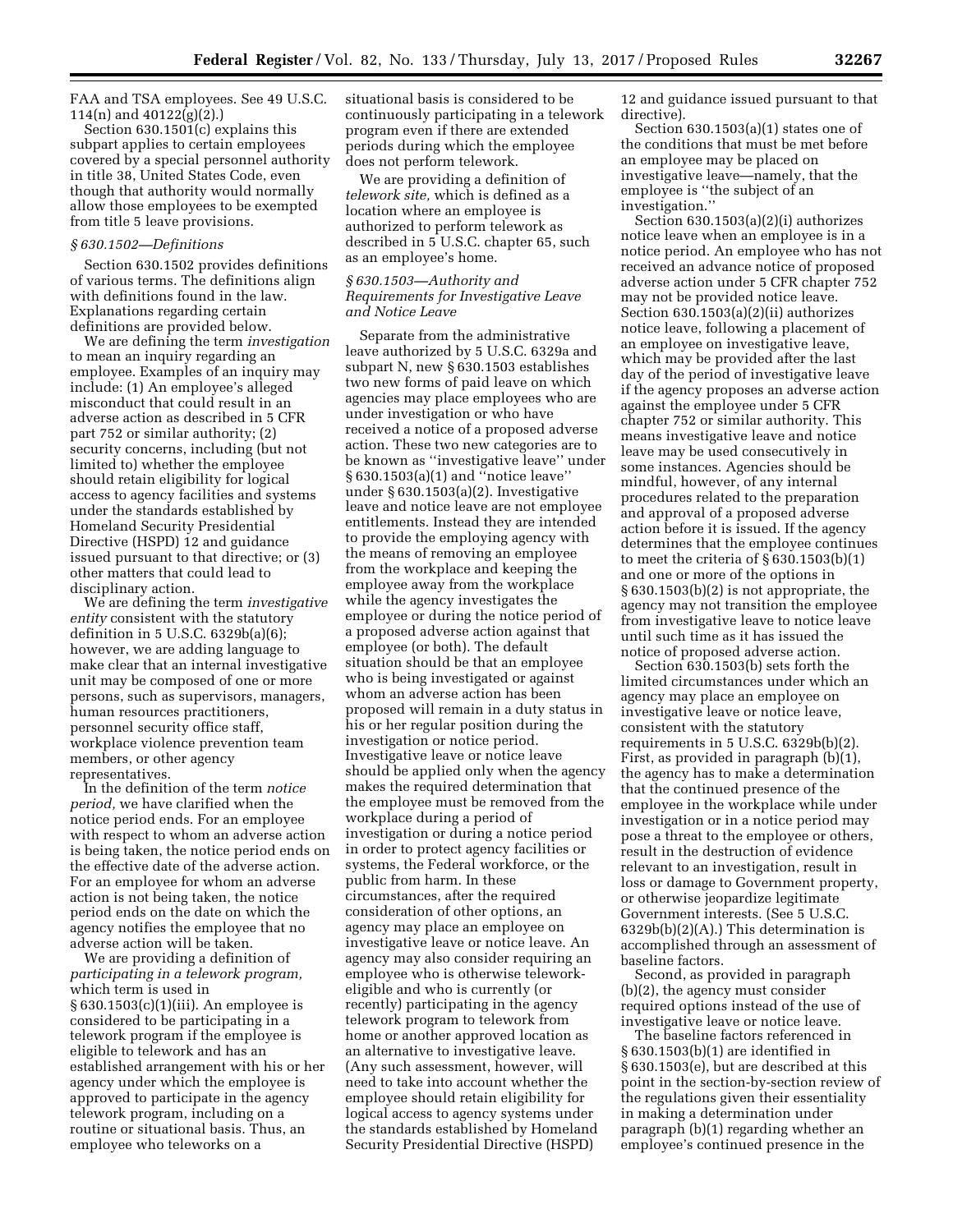workplace is appropriate. Under 5 U.S.C. 6329b(h)(1)(C), OPM is required to prescribe regulations regarding baseline factors. The baseline factors the agency must consider when making a determination under paragraph (b)(1) are: (1) The nature and severity of the employee's exhibited or alleged behavior, (2) the nature of the agency's or employee's work and the ability of the agency to accomplish its mission, and (3) other impacts of the employee's continued presence in the workplace detrimental to legitimate Government interests, including (but not limited to) whether the employee will pose an unacceptable risk to (i) the life, safety, or health of employees, contractors, vendors or visitors to a Federal facility; (ii) the Government's physical assets or information systems; (iii) personal property; (iv) records, including classified, privileged, proprietary, financial or medical records; or (v) the privacy of the individuals whose data the Government holds in its systems.

The baseline factors are to be used as a starting point when determining whether an employee should be placed on investigative leave or notice leave. Each baseline factor should be considered. Agencies should exercise independent, reasonable judgment in evaluating each particular situation. Agencies should consult with their human resources office or their general counsel, or both, to the extent appropriate, before placing an employee on investigative leave or notice leave.

• *Nature and severity of the employee's exhibited or alleged behavior.* 

An agency may determine investigative leave and/or notice leave is necessary because of the nature and severity of the employee's exhibited or alleged behavior. The behavior could be the basis for the investigation and/or be the reason for the proposed adverse action. In some cases, however, the behavior may be exhibited during or following an investigation or proposed adverse action. The nature and severity of the behavior may be in the form of danger to the employee or others, or to Government networks, systems, or property.

Examples of possible threats include direct or veiled threats of harm, belligerence, harassing, bullying, or other inappropriate and aggressive behavior. The employee may have made statements and/or engaged in behaviors that have intimidated other employees or management may have determined that statements or behaviors, because of their disturbing nature, have disrupted the workplace. The behavior may be directed at another individual or may

involve physical damage to or destruction of Government property or the misuse of agency systems or the data they contain; it could also involve a plan to commit, threat to commit, or attempt to commit such conduct. Examples include but are not limited to assaulting a co-worker, supervisor, or agency client; menacing conduct, such as destruction of furniture or other action that puts another individual in reasonable fear of immediate bodily injury. The nature and severity of the employee's exhibited or alleged behavior may involve agency computer systems and other technologies, as well as data handling and access. Examples could include attempting to gain or actually obtaining unauthorized access to systems disbursing money or to classified information. When appropriate, agencies should work closely with their information systems management and/or cyber security advisors to identify patterns of behavior that may indicate the potential for malicious activity on information systems. The agency should identify any relationship between the perceived threat and the technology that may be vulnerable. These considerations relate to the agency's responsibility to determine internal security practices, which includes developing policies and practices designed to safeguard personnel, property or operations, as well as developing a plan to prevent damage to or loss of agency property.

• *Nature of the work and the ability of the agency to accomplish its mission.* 

In determining whether to place an employee on investigative leave and/or notice leave, it is important to consider the relationship between the employee's behavior and his or her ability to perform work successfully and without unreasonable risk to the agency during the investigation or notice period and accomplish his or her duties satisfactorily. Among the considerations would be the nature of the employee's duties, the employee's job level, and/or whether the employee has a supervisory or fiduciary role. An employee's contact with the public and the prominence of his or her position are additional considerations that an agency may evaluate in relationship with the alleged misconduct.

• *Other impacts detrimental to legitimate Government interests, including whether the employee will pose an unacceptable risk to (1) the life, safety, or health of employees, contractors, vendors or visitors to a Federal facility; (2) the Government's physical assets or information systems; (3) personal property; (4) records, including classified, privileged,* 

# *proprietary, financial or medical records; or (5) the privacy of the individuals whose data the Government holds in its systems.*

This factor represents a broad category that agencies may apply given their individual missions. This could include a range of workplace behaviors and actions that could impede the normal course of work, or have a harmful effect on the safety and order of the workplace. Possible aspects the agency may wish to review in this regard include the extent to which the employee's presence in the workplace or access to agency systems may impair or disrupt agency operations, place systems at risk, harm public confidence in the agency, or otherwise have a detrimental impact on legitimate Government interests. It is advisable for agencies to consult with their legal counsel to determine what situations and circumstances would be detrimental to legitimate Government interests in light of other authorities such as HSPD 12. Differences in agency mission or agency practice, or other internal regulations, may affect this determination.

When considering these baseline factors, agencies should evaluate the duration of the risk; the nature and severity of the potential harm; how likely it is that the potential harm will occur; and how imminent the potential harm is. The agency may not arbitrarily place individuals on investigative leave or notice leave based upon fear of a future risk without engaging in an individualized assessment that establishes that there is a significant risk of substantial harm that cannot be eliminated or reduced by other means.

Section 630.1503(b)(2) requires that the agency consider other options where appropriate to minimize the amount of investigative leave or notice leave provided to an employee, consistent with 5 U.S.C. 6329b(b)(2)(B). Thus, if the agency makes a determination that the continued presence of the employee in the workplace during an investigation of the employee or while the employee is in a notice period meets the criteria of § 630.1503(b)(1), the agency must also consider certain options before placing the employee on investigative leave or notice leave. The options that must be considered are: (1) Assigning the employee to duties in which the employee is no longer a threat, (2) allowing the employee to voluntarily take another type of leave, (3) carrying the employee in absent without leave status if the employee is absent from duty without approval, and (4) curtailing the notice period, consistent with chapter 75 of title 5 of the U.S.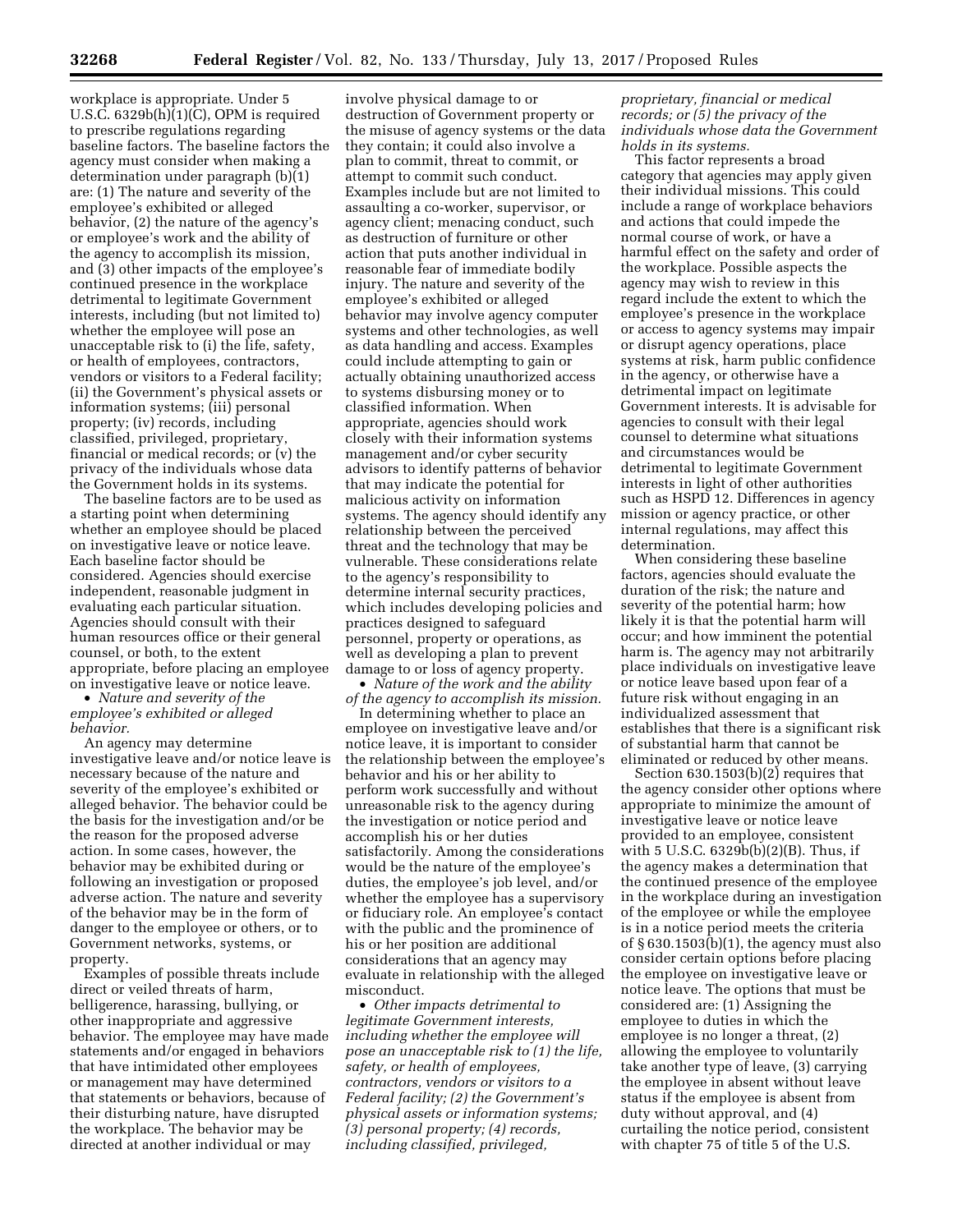Code and OPM regulations thereunder. The agency may elect to implement one or a combination of these options. Consideration of these options is consistent with adverse action procedures in 5 CFR 752.404(b)(3).

An agency needs to assess whether one or more of the options required to be considered is or are appropriate, and, if so, which is the most appropriate to address concerns about the continued presence of the employee in the workplace and to resolve the safety or security issue(s) presented by the employee. The manager should work closely with the agency's human resources advisors during the process of reviewing the options for consideration. The agency must determine that none of the options is appropriate before placing an employee on investigative leave or notice leave. In addition, agencies may require an employee who is teleworkeligible—and has, in fact, been teleworking from home or another approved location—to telework as an alternative to placing the employee on investigative leave if telework will adequately reduce or eliminate the potential for harm.

Section 630.1503(b)(2)(i) sets forth the option of keeping the employee in a duty status by assigning the employee to duties in which the employee does not pose a threat. The duties should be at the same grade level as the employee's current position. The change in duties may also involve a change in the location where the employee works, subject to limitations related to the local commuting area. In considering this alternative in lieu of investigative leave, an agency may consider requiring an employee who participates in a telework program to perform duties from a telework site, as provided in § 630.1503(c). Assigning the employee to other duties (such as a detail assignment) or limiting the employee's access to intranet systems may enable the agency to maintain the safety and security of the workplace while continuing to benefit from the employee's skillset and abilities to further the agency's mission.

Section 630.1503(b)(2)(ii) sets forth the option of allowing the employee to voluntarily take leave (paid or unpaid) or other forms of paid time off, as appropriate under the rules governing each category of leave or paid time off. An employee who is under investigation or in a notice period may elect to take annual leave, sick leave (as appropriate), restored annual leave, or any leave earned under subchapter I of chapter 63, of the United States Code. The employee may also elect to use other paid time off in order to remain in a pay

status, including paid time off that is about to expire, such as compensatory time off earned through overtime work, compensatory time off for travel, and credit hours under a flexible work schedule, as appropriate. An employee may elect to take leave or other paid time off for which the employee is eligible on an intermittent basis, as appropriate, during a period of investigative leave or notice leave.

Agencies may not require employees to take accrued leave or other time off as a substitute for investigative leave or notice leave, and may deny employee requests to use advanced leave.

Section 630.1503(b)(2)(iii) sets forth the option of carrying the employee in an absent without leave (AWOL) status, if the employee is absent from duty without approval. If the employee returns to a duty status, the AWOL would end. The agency could then place the employee on investigative leave or notice leave, as appropriate, only after the agency has analyzed the remaining considerations discussed in this section.

Section 630.1503(b)(2)(iv) sets forth the option of curtailing an employee's notice period if there is reasonable cause to believe the employee has committed a crime for which a sentence of imprisonment may be imposed. Under 5 CFR 752.404(d), this same option of curtailing the notice period is provided as an exception to the requirement for a 30 days' advance written notice period. Thus, this exception would shorten the length of the notice period, but the notice period would still not end until the adverse action is effectuated or until the employee is notified that no adverse action will be taken.

Section 630.1503(c) regulates that an agency may require an employee who is already a participant in the agency telework program, to perform duties similar to the duties that the employee performs at the normal worksite through telework as an alternative to placing an employee on investigative leave. This option to require telework is consistent with 5 U.S.C. 6502(c). (Section 6502(c) expressly links to the investigative leave law in 5 U.S.C. 6329b.

Section 6329b also includes references to section 6502(c) in subsections  $(d)(1)(E)$  and  $(f)(1)(F)$ . Thus, OPM is incorporating provisions that implement the section 6502(c) requirements as part of its regulations of section 6329b.) An agency may require an employee to perform telework if the requirement for the employee to telework would not pose a threat to the employee or others, result in the destruction of evidence relevant to an investigation, result in loss of or damage

to Government property, or otherwise jeopardize legitimate Government interests. Furthermore, the agency must determine that (1) the employee is eligible to telework under the eligibility conditions found in 5 U.S.C. 6502(a) and (b) and (2) and is actually participating in the agency telework program and it would be appropriate for the employee to perform his or her duties through telework.

Under subsection (c) of 5 U.S.C. 6502, an agency may require telework in lieu of investigative leave if the employee is ''eligible to telework under subsections (a) and (b)'' of that section.

Section 6502(a) is titled ''Telework Eligibility'' and requires agencies to establish policies related to telework eligibility, subject to certain limitations in section 6502(a)(2). Section 6502(b) is titled ''Participation,'' but includes eligibility conditions in paragraph (b)(4). Paragraph (b)(4) states that, except in emergency conditions, telework shall not apply to any employee whose official duties require on a daily basis (every workday) (1) direct handling of secure materials that are inappropriate for telework or (2) onsite activity that cannot be handled at another location. OPM considers the requirement in section 6502(b)(2) to have a written telework agreement to be a procedural requirement related to participation, not an eligibility requirement.

However, based on our understanding of the intent of Congress, we are regulating that the authority to require telework under section 6502(c) applies only to an employee who has been a participant in the telework program during any portion of the 30-day period immediately preceding the commencement of investigative leave (or the commencement of required telework in lieu of the commencement of such leave). Any existing telework agreement will be superseded as necessary in order to comply with an agency's action to require telework under section 6502(c) and § 630.1503(c).

An agency requiring an employee to perform duties through telework is obligated to provide the employee appropriate work assignments and equipment. An agency may determine it is not appropriate for the employee to telework because it would require the employee to access agency files or to contact agency personnel, directly handle secure materials, or perform official duties that cannot be performed at an alternative worksite.

An employee who is required to telework should be issued a notification indicating that he or she is being directed to telework, and the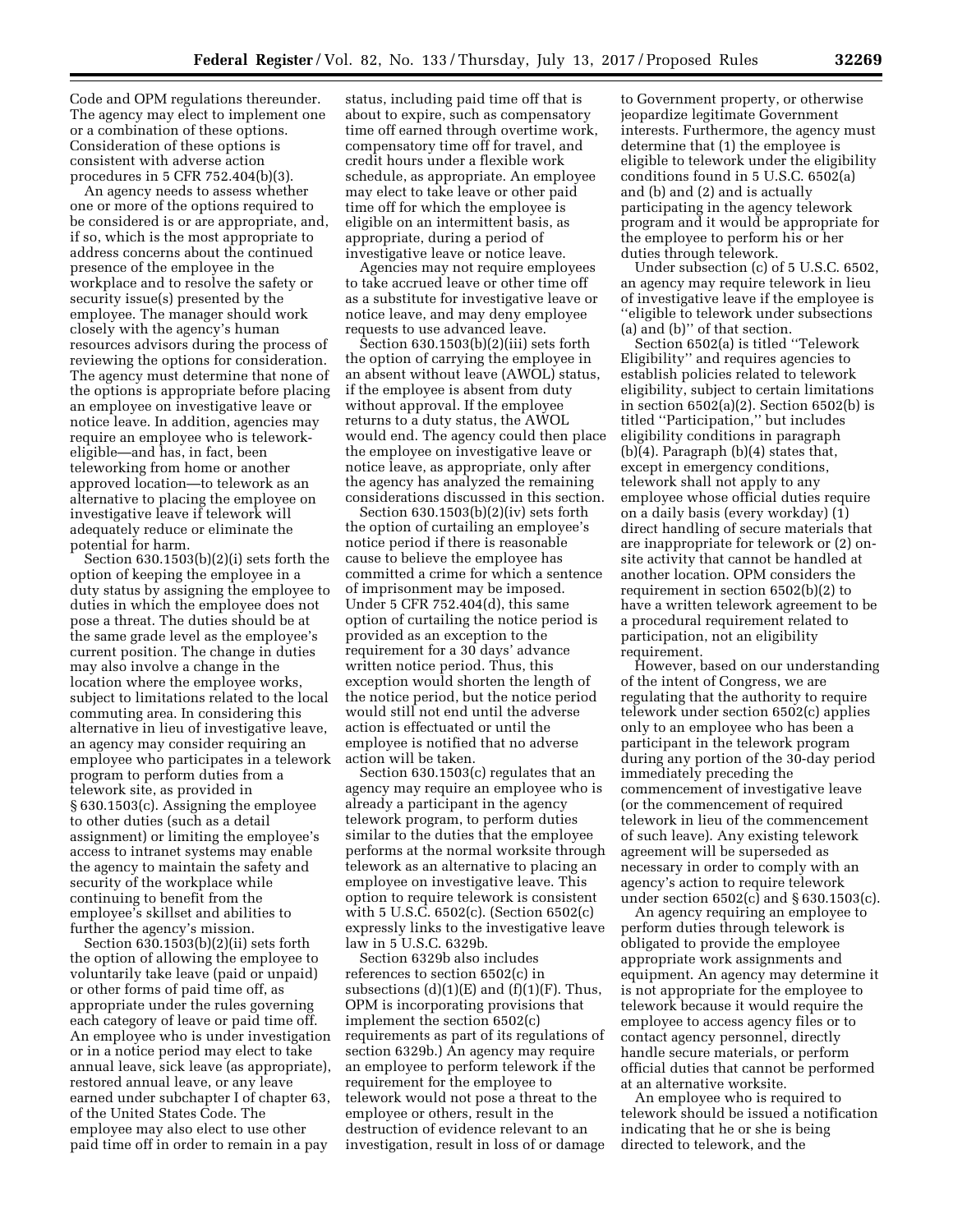notification should clarify that any telework agreement is superseded as necessary. Further, the notification should identify expectations and requirements during the period of required telework.

A telework-eligible employee required by an agency to telework under these conditions may be granted leave or other paid time off, as appropriate. An employee who refuses to telework when required by the agency under these conditions and is absent from telework duty without approval may be placed in AWOL status, consistent with agency policies.

Section 630.1503(d)(1) authorizes an agency to return an employee to duty at any time if the agency reassesses its determination to place the employee on investigative leave or notice leave. It also provides that an employee on investigative leave or notice leave must be prepared to report to work at any time during the employee's regularly scheduled tour of duty or must obtain approval of leave to eliminate the possible obligation to report to work if the employee believes that he or she would be unable to report promptly if called. While investigative leave is approved in increments of up to 30 workdays (see § 550.1504(b), (f), and (g)), an employee may be required to return to duty before an employee has reached the applicable 30-workday limit.

Section  $630.1503(d)(2)$  applies to an employee on investigative leave. An agency may reassess its determination that the employee must be removed from the workplace based on the criteria in § 630.1503(b)(1) and its determination that the options in § 630.1503(b)(2) of this section are not appropriate. An agency may also reassess its previous determination to require or not require telework under paragraph (c) of this section.

Section  $630.1503(d)(3)$  applies to an employee on notice leave. An agency may reassess its determination that the employee must be removed from the workplace based on the criteria in § 630.1503(b)(1) and its determination that the options in  $\S 630.1503(b)(2)$  of this section are not appropriate.

Section  $630.1503(d)(4)$  provides that, while an employee is on investigative leave or notice leave, the employee has an obligation to report promptly to an approved duty location if directed by his or her supervisor. Any failure to so report may be recorded as absent without leave, which can lead to disciplinary action. An employee who anticipates that he or she may be unavailable to report to duty promptly must request scheduled leave or paid

time off in advance, in lieu of investigative leave. Given these regulatory requirements, an agency may consider adding language regarding these requirements in the notification regarding the employee's placement on investigative leave.

Section 630.1503(e) describes the baseline factors to be used in making a determination under § 630.1503(b)(1). (See the detailed description of those factors under the discussion of § 630.1503(b)(1) above.)

Section 630.1503(f) provides that agencies must use the same minimum charge increments for investigative and notice leave as it does for annual and sick leave under § 630.206.

# *§ 630.1504—Administration of Investigative Leave*

Section 630.1504 explains that an employee under investigation will remain in a duty status, except when the agency determines that the employee's continued presence in the workplace meets the criteria described in § 630.1503(b)(1) and that none of the options under § 603.1503(b)(2) are appropriate.

Section 630.1504(a) explains that investigative leave may not commence until the employee's use of administrative leave under subpart N has reached the 10-workday calendar year limitation described in 5 U.S.C. 6329a(b)(1) and § 630.1404, as converted to hours under § 630.1404(b), and the agency determines that further investigation of the employee is necessary. The agency may conduct its investigation during the period of administrative leave provided under subpart N.

The limitation of 10 workdays of administrative leave under subpart N is a calendar year aggregate limit. If the 10 workday limit is reached in the calendar year in which the employee is placed on investigative leave, the period of investigative leave may continue into the next calendar year without the employee having to exhaust the 10 workdays of administrative leave permitted for use in the next calendar year. In other words, once triggered and commenced, investigative leave would continue as long as permitted without needing to again meet the requirement to exhaust 10-workday limit on administrative leave in a later calendar year. Agencies are expected to expeditiously work to resolve investigations so that the employee can return to duty or the agency can initiate an appropriate personnel action. If an agency determines that continued investigation of the employee is necessary after the 10-workday

limitation of administrative leave has been reached, it must follow the procedures outlined in § 630.1503(b) *i.e.,* threat determination and consideration of options—before placing the employee on investigative leave for up to 30 workdays.

Section 630.1504(b) provides that an agency may place the employee in an initial period of investigative leave under § 630.1503(a)(1) for a period of not more than 30 workdays. An employee may be placed on investigative leave intermittently. In other words, a period of investigative leave may be interrupted by (1) on-duty service performed under paragraph (b)(2)(i) or (c) of § 630.1503, (2) leave or paid time off in lieu of such service under paragraph  $(b)(2)(ii)$  of  $§ 630.1503$ , or (3) AWOL under paragraph (b)(2)(iii) of § 630.1503.

Section 630.1504(c) requires an agency to provide an employee a written explanation of his or her placement on investigative leave. The written explanation must describe the limitations on the leave placement, including the limitation on the duration of the investigative leave, and include notice that, at the conclusion of the period of investigative leave, the agency must take an action under § 630.1504(d). Furthermore, the agency must include notice that placement on investigative leave for 70 workdays or more is considered a ''personnel action'' in applying the prohibited personnel practices provisions at 5 U.S.C. 2302(b)(8)–(9).

Section 630.1504(d) provides that, not later than the day after the last day of an initial or extended period of investigative leave, an agency must take action to return the employee to regular duty status, take one or more of the actions under § 630.1503(b)(2), propose an adverse action against the employee as provided under law, or extend the period of investigative leave under § 630.1504(f) and (g). The requirement for agencies to take action at the conclusion of the period of investigative leave holds agencies accountable for the amount of paid leave provided to an employee under investigation for alleged misconduct and prevents situations where employees remain on paid leave for long periods of time without active investigation.

Section 630.1504(e) states that an investigation of an employee may continue after the expiration of the initial 30-workday period of investigative leave. Many factors and variables can require longer than 30 workdays for an agency to conduct an investigation, including but not limited to the nature and complexity of the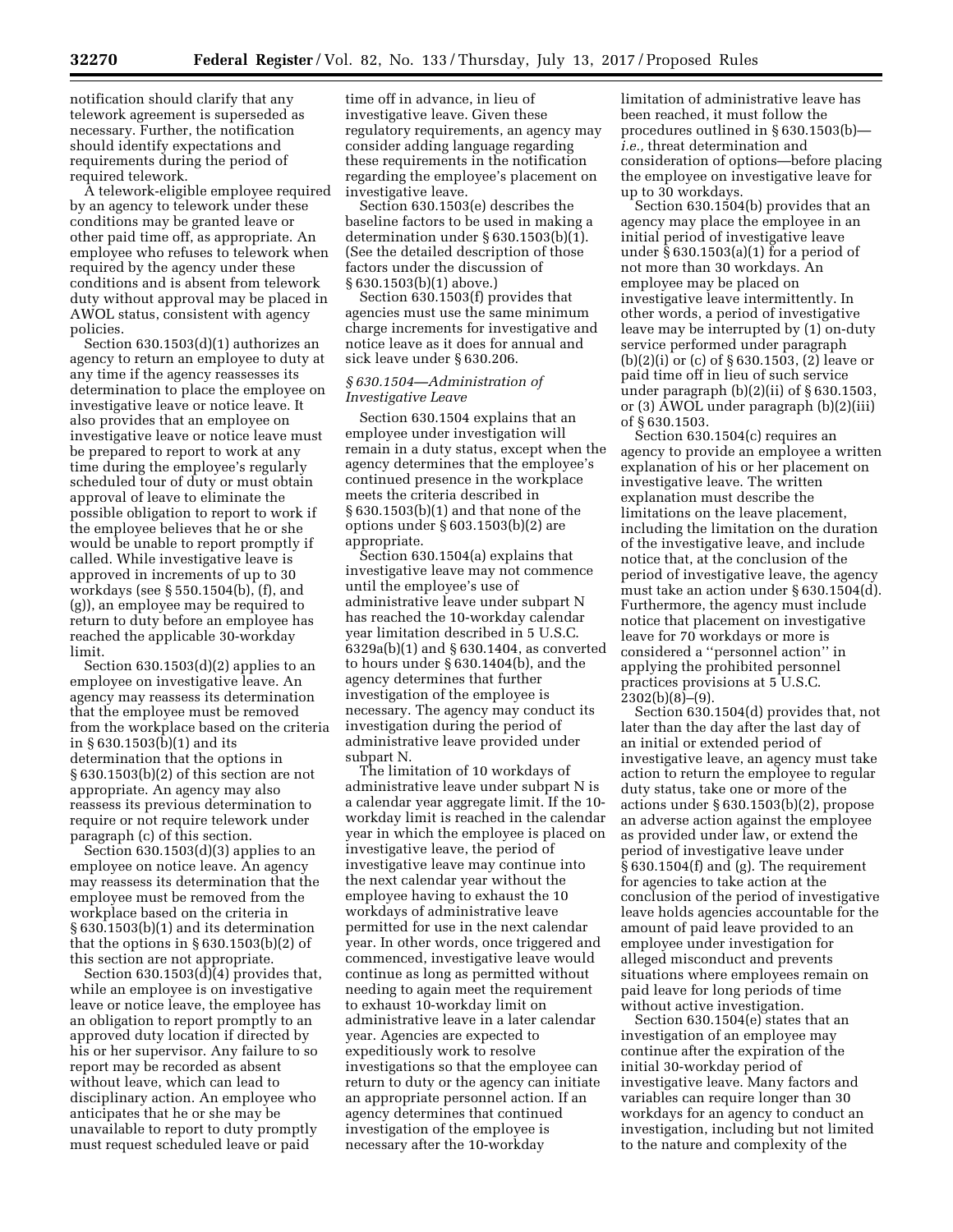issue(s), the number of witnesses, the availability of witnesses, and the coordination with other offices who have relevant evidence. If an agency requires more than 30 workdays to conduct its investigation, an extension may be approved by an authorized official. An employee under investigation is not required to be placed on investigative leave; therefore, the investigation may continue even if the employee is returned to regular duty status and is no longer on investigative leave. An agency may extend the period of investigative leave after the initial 30 workday period of investigative leave ends by following the procedures outlined in  $\S 630.1504(f)$  and (g).

Section 630.1504(f)(1) allows an agency to extend the period of investigative leave for the employee using increments of 30 workdays for each extension—when approved by the appropriate agency official upon determination that further time is required to conduct a full and fair investigation. It is conceivable that some investigations will be more involved and complex than others and require more than a 30-workday period of investigation; therefore, agencies must have the ability to extend an employee's period of investigative leave.

Section 630.1504(f)(2) provides that the total period of the extension of investigative leave under § 630.1504(f) may not exceed 90 workdays, which translates into 3 incremental extensions of 30 workdays. This 90-day limit applies to extensions of investigative leave associated with a single initial period of investigative leave. In practice, this means that an employee must first exhaust his or her 10 workdays of administrative leave under 5 U.S.C. 6329a, before the agency may provide an initial period of investigative leave for 30 workdays under § 630.1503(a)(1). If there is a continued need to keep the employee on investigative leave, an authorized official may approve extension of investigative leave in increments of 30 workdays, not to exceed a total 90 workdays for the extensions under § 630.1504(f).

Section  $630.1504(f)(3)(i)$  permits an incremental 30-workday extension under paragraph (f)(1) only if the agency makes a written determination reaffirming that the employee must be removed from the workplace based on the criteria in § 630.1503(b)(1) and that the options in  $\S 630.1503(b)(2)$  are not appropriate. In other words, the same criteria used for an initial placement on investigative leave must be used in approving any extension.

Section 630.1504(f)(3)(ii) provides that an incremental extension of

investigative leave under paragraph (f)(1) of this section is permitted only if approved by the Chief Human Capital Officer (CHCO) of an agency (*i.e.,* a CHCO designated or appointed under 5 U.S.C. 1401, or an equivalent officer), or the designee of the CHCO, after consulting with the investigator responsible for conducting the investigation of the employee. The CHCO approval provides fairness, transparency, and accountability while allowing agency management to be actively involved in the decision to extend investigative leave. Agencies will be responsible for identifying the factors the CHCO or designee must consider in granting an extension of investigative leave and reflecting those considerations in the agency's internal policies. Requests for extensions of investigative leave should be used sparingly (*e.g.,* to accommodate complex investigative processes), and the CHCO or designee must act in a timely manner on such requests for an extension. Agencies should not submit automatic requests for extensions.

Section 630.1504(f)(3)(iii) provides that, in the case of an employee of an Office of Inspector General, an incremental extension under § 630.1504(f)(1) is permitted only if approved by the Inspector General or designee (rather than the CHCO or designee) after consulting with the investigator responsible for conducting the investigation of the employee. However, as an alternative, the Inspector General may request that the head of the agency designate an official of the agency within which the Office of Inspector General is located to approve an extension of investigative leave for employees in that office.

Section 630.1504(f)(4) requires that in delegating authority to a designated official to approve an incremental extension as described in § 630.1504(f)(3) of this section, an agency must pay heed to the designation guidance issued by the CHCO Council under 5 U.S.C. 6329b(c)(3), except that, in the case of approvals for an employee of an Office of Inspector General (OIG), an agency must pay heed to the designation guidance issued by the Council of the Inspectors General on Integrity and Efficiency under 5 U.S.C. 6329b(c)(4)(B). Adherence to this designation guidance ensures that the designee authorized to approve an extension of investigative leave is at a sufficiently high level within the OIG or the agency, as applicable, to make an impartial and independent determination regarding the extension. Agencies should be aware, however, that this involvement could potentially

disqualify the individual from serving as the deciding official in any subsequent adverse action.

Section 630.1504(g) provides that after reaching the maximum number of extensions of investigative leave under § 630.1504(f), an official authorized to approve an extension under § 630.1504(f)(3) may approve further incremental extensions of investigative leave for periods of 30 workdays for each extension. Those approvals must be based on the same criteria used to approve the initial period of investigative leave and the extensions under § 630.1504(f). While agencies must be allowed to take the time needed to conduct a full and fair investigation of the employee, agencies are not permitted to keep an employee on investigative leave indefinitely. Therefore, not later than 5 business days after granting each further extension of investigative leave, the agency must submit a report documenting the further extension of investigative leave to the Committee on Homeland Security and Governmental Affairs of the Senate and the Committee on Oversight and Government Reform of the House of Representatives, along with any other committees of jurisdiction.

The agency report must contain: (1) The title, position, office or agency subcomponent, job series, pay grade, and salary of the employee; (2) a description of the duties of the employee; (3) the reason the employee was placed on investigative leave; (4) an explanation as to why the employee meets the criteria described in § 630.1503(b)(1) and why the agency is not able to temporarily reassign the employee to different duties within the agency under § 630.1503(b)(2); (5) in the case of an employee required to telework under 5 U.S.C. 6502(c) during the investigation, the reasons that the agency required the employee to telework and the duration of the teleworking requirement; (6) the status of the investigation of the employee; (7) the certification by an investigative entity that additional time is needed to complete the investigation of the employee and an estimate of the amount of time that is necessary to complete the investigation of the employee; and (8) in the case of a completed investigation of the employee, the results of the investigation and the reason the employee remains on investigative leave. While not required to be included in the report, agencies should be prepared to explain their decision not to require a telework-eligible employee to telework during the period of investigation.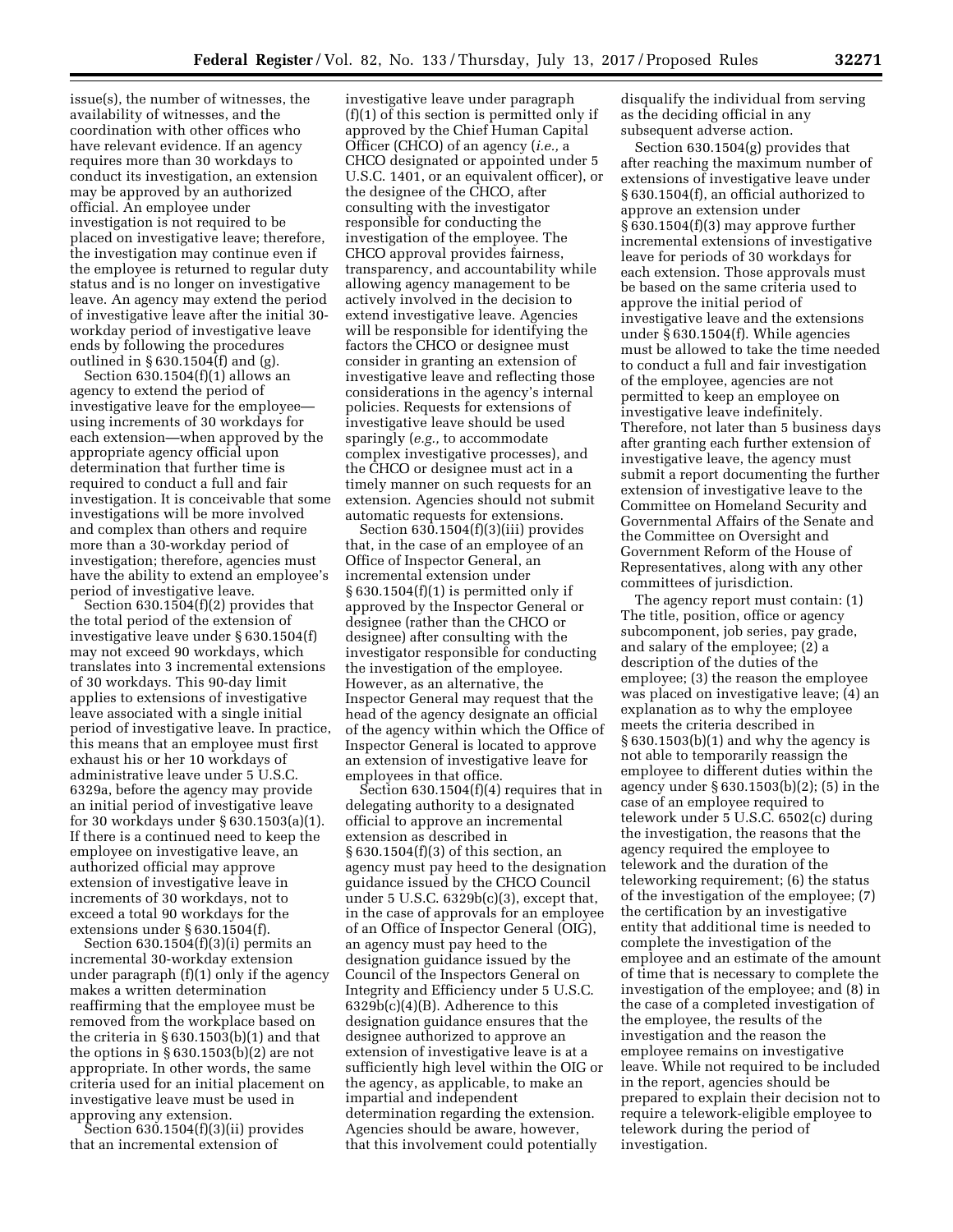Section 630.1504(h) provides an agency may not further extend a period of investigative leave of an employee on or after the date that is 30 calendar days after the completion of the investigation of the employee by an investigative entity. After investigative leave is ended, the agency must take action under § 630.1504(d).

Section 630.1504(i) explains that, pursuant to new 5 U.S.C. 6329b(g), and for purposes of 5 U.S.C. chapter 12, subchapter II, and section 1221, and recourse to the Office of Special Counsel, placement on investigative leave under this subpart for a period of 70 workdays or more shall be considered a personnel action in applying the prohibited personnel practices provisions at 5 U.S.C.  $2302(b)(8)$  or  $(9)$ . Previously, an employee had no means to contest an agency decision to place him or her on administrative leave for a reason proscribed at 5 U.S.C. 2302(b)(8) or (9), given that the employee continued to receive pay. This provision provides independent review for employees who have been on investigative leave for at least 70 workdays and who allege conduct prohibited under 5 U.S.C. 2302(b)(8) or (9). Consistent with current case law, the placement on investigative leave or notice leave is not an adverse action.

Section 630.1504(j) explains the conversion of workdays to hours applicable in this subpart. The limitations based on workdays (*i.e.,* the 30-workday increments in paragraphs (b), (f), and (g) of this section and the 70 workday limit in paragraph (i) of this section) must be converted to hours, taking into account the different workdays that can apply to employees under different work schedules.

Section  $630.1504(j)(1)$  applies to a full-time employee (including an employee on a regular 40-hour basic workweek or a flexible or compressed work schedule under 5 U.S.C. chapter 61, subchapter II, but excluding an employee on an uncommon tour of duty). Based on an 8-hour workday, the 30-workday increment is converted to 240 hours. The 30-workday increment is the equivalent of 6 calendar weeks of investigative leave. The 70-workday limit is converted to 560 hours.

Section  $630.1504(j)(2)$  applies to a full-time employee with an uncommon tour of duty under § 630.210. The 30 workday increment is converted to three times the number of hours in the biweekly uncommon tour of duty (or the average biweekly hours for uncommon tours for which the biweekly hours vary over an established cycle). The 30 workday increment is the equivalent of

6 calendar weeks of investigative leave. The 70-workday limit is converted to a number of hours derived by multiplying the hours equivalent of 30 workdays (for a given uncommon tour) times the ratio of 70 divided by 30.

Section 630.1504(j)(3) applies to a part-time employee. The calendar year limit is prorated based on the number of hours in the officially scheduled parttime tour of duty established for purposes of charging leave when absent (*e.g.,* for a part-time employee who has an officially scheduled half-time tour of 40 hours in a biweekly pay period, the 30-workday increment is converted to 120 hours, which is half of 240 hours (the 30-workday increment for full-time employees)). The proration is consistent with the proration of annual and sick leave required under 5 U.S.C. 6302(c).

# *§ 630.1505—Administration of Notice Leave*

Section 630.1505(a) provides that notice leave may commence only after an employee has received written notice of a proposed adverse action. There is no requirement that the employee exhaust his or her 10 workdays of administrative leave under 5 U.S.C. 6329a(b) and § 630.1405 before the employee may be placed on notice leave.

Section 630.1505(b) provides that the placement of an employee on notice leave shall be for a period not longer than the duration of the notice period.

Section 630.1505(c) provides that, if an agency places an employee on notice leave, the agency must provide the employee a written explanation regarding the placement of the employee on notice leave. The written explanation must provide information on the employee's notice period and include a statement that the notice leave will be provided only during the notice period.

# *§ 630.1506—Records and Reporting*

Section 630.1506(a) requires an agency to maintain an accurate record of the placement of an employee on investigative leave or notice leave by the agency. The specific information that must be kept in agency records is identified, consistent with the requirements in 5 U.S.C. 6329b(f). OPM may add additional recordkeeping requirements as it deems appropriate.

Section 630.1506(b)(1) requires an agency to make a record kept under § 630.1506(a) available, upon request, to any committee of jurisdiction, to OPM, to the Government Accountability Office, and as otherwise required by law. However, § 630.1506(b)(2) provides that any action to make a record

available is subject to other applicable laws, Executive orders, and regulations governing the dissemination of sensitive information related to national security, foreign relations, or law enforcement matters.

Section 630.1506(c)(1) requires agencies to properly record the granting of investigative leave and notice leave. In agency data systems and in data reports submitted to OPM, an agency must record investigative leave and notice leave under 5 U.S.C. 6329b and this subpart as categories of leave separate from other types of leave. The leave must be recorded as either investigative leave or notice leave, as applicable.

GAO found in its 2014 report that agency policies on paid administrative leave differ across agencies, including the way agencies record paid administrative leave. These proposed regulations provide clear guidance on the use of administrative leave, which, in turn, will promote more consistent recording and documentation of various categories of administrative leave. In order to accurately measure the use of paid administrative leave across Federal agencies, agencies must have a consistent method of documenting the use of administrative leave. Specifically, agencies must properly record administrative leave and distinguish it from leave that is otherwise authorized by other statutory provisions, such as military leave, bone marrow/organ donor leave, and court leave. Without proper recording of leave taken, it is difficult to determine how much administrative leave is actually being used and to hold agencies accountable for its use.

Therefore, for recording purposes, OPM is creating two new categories to record leave granted under 5 U.S.C. 6329b: (1) Investigative leave and (2) notice leave. Investigative leave and notice leave must be recorded on an hourly basis (*i.e.,* hours or fractions of an hour), not to exceed the limitations outlined in § 630.1504.

Section 630.1506(c)(2) requires agencies to provide information to the Government Accountability Office as that office requires in order to submit reports to specified Congressional committees required under section 1138(d)(2) of Public Law 114–328. These reports must be submitted not later than 5 years after December 23, 2016, and every 5 years thereafter.

#### **Subpart P—Weather and Safety Leave**

### *§ 630.1601—Purpose and Applicability*

Section 630.1601(a) addresses the purpose of the proposed regulations on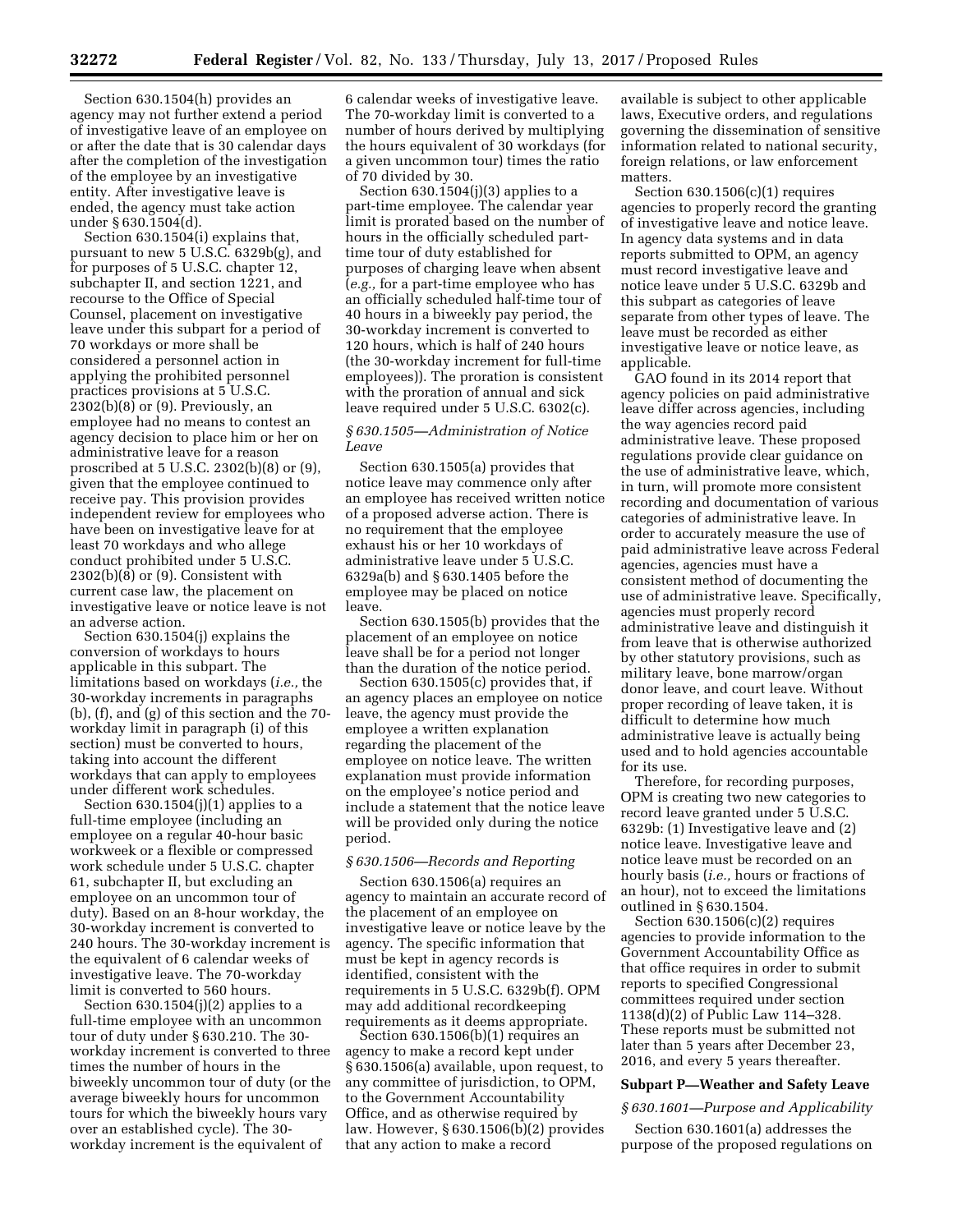weather and safety leave—*i.e.,* to implement 5 U.S.C. 6329c, which created a new category of paid leave that applies when weather and safety conditions prevent employees from safely traveling to or safely performing work at an approved location due to an act of God, a terrorist attack or other applicable conditions. Unlike the previous administrative leave used for weather-related incidents, OPM now has the authority to prescribe regulations to carry out the new statutory provisions, including the appropriate uses and the proper recording of weather and safety leave. Additionally, § 630.1601(b) provides that subpart P applies to employees, as defined at 5 U.S.C. 2105, who are employed in executive branch agencies, but does not apply to intermittent employees.

### *§ 630.1602—Definitions*

Section 630.1602 provides definitions of various terms used in subpart P. The definitions align with the definitions found in the law.

The statute at 5 U.S.C. 6329c(b)(1) uses the term ''act of God.'' We define *act of God* for purposes of subpart P as an act of nature such as hurricanes, tornadoes, floods, wildfires, earthquakes, landslides, snowstorms, and avalanches. While this definition covers only natural disasters, weather and safety leave may also be authorized for other conditions that prevent employees from safely traveling to or safely performing work at an approved location (for example, agency-specific emergencies such as a building fire, power outage, or burst water pipes).

The statute at  $5$  U.S.C.  $6329c(a)(1)$ defines ''*agency*'' as an Executive agency of the Federal Government as described in 5 U.S.C. 105, including the Department of Veterans Affairs, but excluding the Government Accountability Office. The definition of *agency* in § 630.1602 follows the statutory definition except that we did not note the inclusion of the Department of Veterans Affairs since that agency is already included by way of 5 U.S.C. 105. We also state that when ''agency'' is used in the context of an agency making determinations or taking actions, it means the agency head or management officials who are authorized (including by delegation) to make a given determination or take a given action.

We define *employee* as an individual who is covered by subpart P, as provided in § 630.1601(b) and (c).

We define *participating in a telework program* to refer to a telework-eligible employee who has an established

arrangement with his or her agency under which the employee is approved to participate in the agency telework program, including on a routine or situational basis. Thus, an employee who teleworks on a situational basis is considered to be continuously participating in a telework program even if there are extended periods during which the employee does not perform telework. This term is used in § 630.1605(a).

We define *telework site* as a location where an employee is authorized to perform telework as authorized under 5 U.S.C. chapter 65, such as an employee's home.

We define *weather and safety leave* as paid leave provided under the authority of 5 U.S.C. 6329c and subpart P.

#### *§ 630.1603—Authorization*

Section 630.1603 addresses the conditions under which an agency may authorize weather and safety leave—*i.e.,*  a severe weather event or other emergency that prevents an employee from safely traveling to or safely performing work at an approved work location.

# *§ 630.1604—OPM and Agency Responsibilities*

Section 630.1604(a) addresses OPM's responsibility to prescribe regulations and guidance related to the appropriate use of weather and safety leave, including guidance on dismissal/closure policies and procedures related to such leave. Such guidance will deal not only with when it is appropriate to provide weather and safety leave, but also when other workplace flexibility options (including other leave, telework, and flexible work schedules) should be utilized instead of weather and safety leave. In the past, OPM has issued dismissal/closure policies and procedures focused on the Washington, DC, area where OPM, through longstanding practice, has exercised responsibility for issuing operating status announcements in emergency situations. (This responsibility involves taking the lead in coordinating with municipal and regional officials—*e.g.,*  National Weather Service, the District of Columbia, suburban governments, Departments of Transportation, public transportation providers, public utilities, and law enforcement. This coordination is designed to avoid dramatic disruptions of the highway and mass transit systems.) After issuing final regulations on weather and safety leave, OPM intends to issue Governmentwide guidance on dismissal/closure policies and procedures to assist agencies in

complying with the weather and safety leave regulations and to promote the use of consistent terminology throughout the Government.

Also, § 630.1604(a) states that when OPM issues any operating status announcement for the Washington, DC, area, the specific policies and procedures communicated with that announcement must be consistent with OPM regulations and Governmentwide guidance on closures and dismissals.

Section 630.1604(b) describes agency responsibilities to (1) establish policies and procedures related to weather and safety leave that are consistent with OPM regulations and guidance and (2) use terminology required by OPMissued Governmentwide guidance for any operating status announcements issued by an agency (for a specific location).

# *§ 630.1605—Telework and Emergency Employees*

Section 630.1605 provides exclusions to the granting of weather and safety leave when an employee is eligible for and participating in an agency telework program or is designated as an ''emergency employee.''

• *Telework employees* 

Section 630.1605(a)(1) states that agencies may not grant weather and safety leave to employees who are participating in a telework program and who are not prevented from safely working at an approved telework site. This implements the statutory provision at 5 U.S.C. 6329c(b) that prescribes that weather and safety leave may be provided when employees are prevented from safely traveling to or safely performing work ''at an [*i.e.,* any] approved location.'' Employees who are eligible to telework are typically not prevented from performing work at their approved telework site (*e.g.,* home) because they are not required to work at their regular worksites. Accordingly, when employees have the ability to telework, they are not considered to be prevented from performing work at an approved location. This regulatory condition for the granting of weather and safety leave is not contingent on the condition being included in the employee's telework agreement.

Section  $630.1605(a)(2)$  permits exceptions to the bar on granting weather/safety leave for teleworkers when, in the agency's judgment, the employee was not able to prepare for teleworking and is otherwise not able to perform productive work at the telework site (*e.g.,* due to lack of portable work or equipment problems). An agency may permit an exception to the bar on granting weather/safety leave for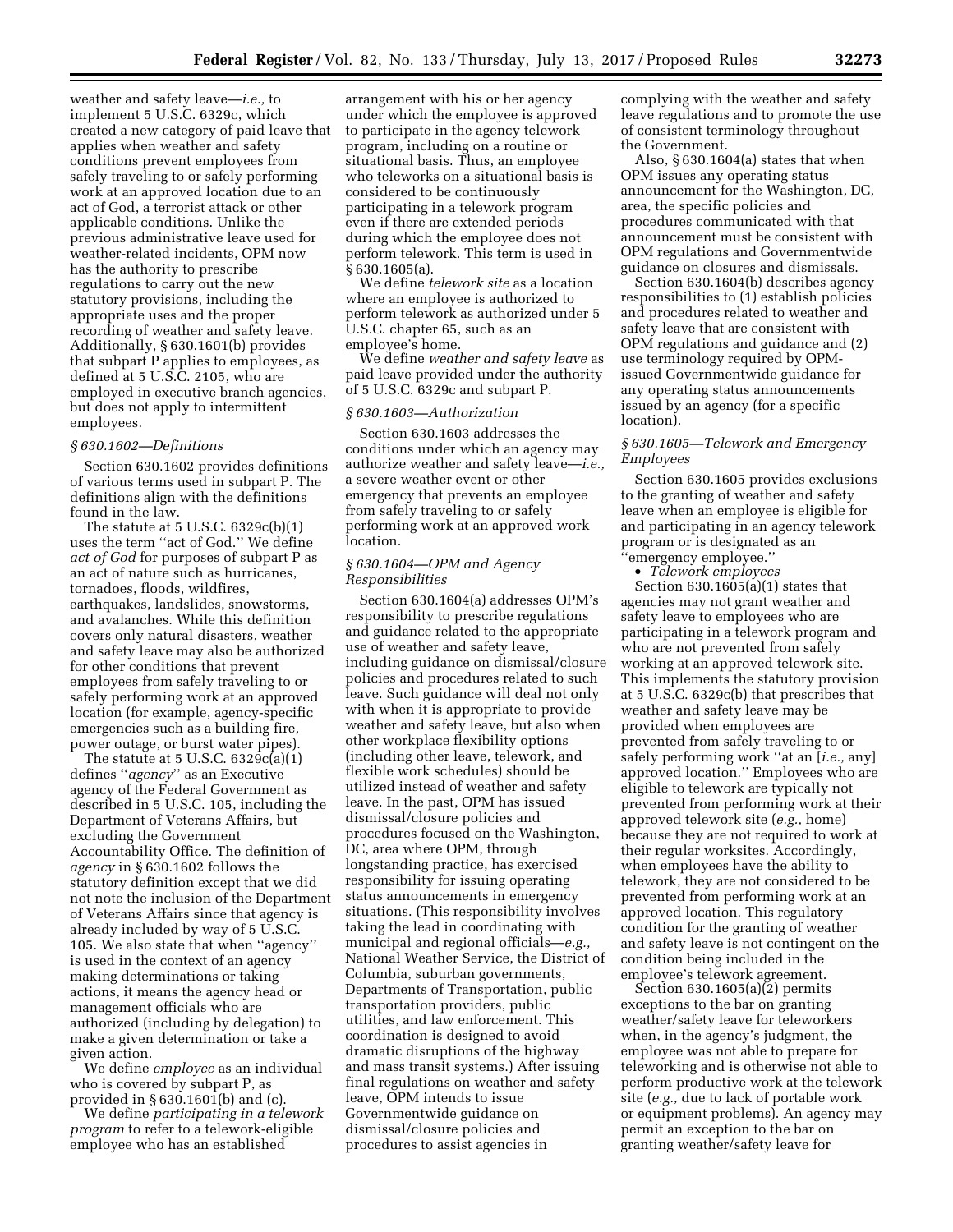teleworkers when an employee is prepared to telework but is prevented from safely doing so by conditions applicable to the telework site. However, the agency may decide not to approve weather and safety leave to an employee who can safely travel to or safely perform work at a regular worksite even if it is a scheduled telework day for the employee.

Section  $630.1605(a)(3)$  requires the agency to evaluate whether the weather or safety conditions could be reasonably anticipated and whether the employee took reasonable steps (within the employee's control) to prepare for telework (such as by bringing any needed equipment and work home). If the employee failed to make the necessary preparations, the agency may not grant weather and safety leave. In this case, the employee's only options would be to use other appropriate paid leave or paid time off, or leave without pay.

• *Emergency employees* 

Section 630.1605(b) provides that agencies may designate emergency employees as necessary for critical agency operations and for whom the general granting of weather and safety leave generally does not apply. Agencies may designate different emergency employees for the various emergencies that may occur, but should designate these employees well in advance of the possible emergencies, to the extent practicable. Emergency employees are expected to report to the agencydesignated worksite unless the agency determines that it is unsafe to do so, in which case the agency may allow the employee to telework or work at another location. An agency may also determine that the circumstances justify granting weather and safety leave to emergency employees.

# *§ 630.1606—Administration of Weather and Safety Leave*

Section 630.1606(a) provides that the minimum charge increment for weather and safety leave is the same as the agency uses for annual and sick leave.

Section 630.1606(b) states that weather and safety leave may be granted only for hours within an employee's tour of duty established for the purposes of charging annual and sick leave, which for full-time employees is either the 40-hour basic workweek, the basic work requirement for employees on a flexible or compressed work schedule, or an uncommon tour of duty under § 630.210.

Section 630.1606(c) states that agencies may not grant weather and safety leave for hours during which employees are on other preapproved leave (paid or unpaid) or paid time off. It also provides that an agency should not approve an employee's request to cancel preapproved leave or paid time off if the agency determines that the request is primarily for the purpose of obtaining weather and safety leave.

# *§ 630.1607—Records and Reporting*

This section provides the recordkeeping and reporting requirements regarding weather and safety leave. Agencies are required to keep accurate records on the number of weather and safety leave hours granted to employees and to report this data to OPM in the manner directed.

# **Executive Order 13563 and Executive Order 12866**

The Office of Management and Budget has reviewed this rule in accordance with E.O. 13563 and 12866.

# **Regulatory Flexibility Act**

I certify that this regulation will not have a significant economic impact on a substantial number of small entities because it will apply only to Federal agencies and employees.

#### **List of Subjects in 5 CFR Part 630**

Government employees.

Office of Personnel Management.

**Kathleen M. McGettigan,** 

*Acting Director.* 

For the reasons stated in the preamble, OPM proposes to amend part 630 of title 5 of the Code of Federal Regulations as follows:

# **PART 630—ABSENCE AND LEAVE**

■ 1. The authority citation for part 630 is revised to read as follows:

**Authority:** Subparts A through E issued under 5 U.S.C. 6133(a) (read with 5 U.S.C. 6129), 6303(e) and (f), 6304(d)(2), 6306(b), 6308(a) and 6311; subpart F issued under 5 U.S.C. 6305(a) and 6311 and E.O. 11228, 30 FR 7739, 3 CFR, 1974 Comp., p. 163; subpart G issued under 5 U.S.C. 6305(c) and 6311; subpart H issued under 5 U.S.C. 6133(a) (read with 5 U.S.C. 6129) and 6326(b); subpart I issued under 5 U.S.C. 6332, 6334(c), 6336(a)(1) and (d), and 6340; subpart J issued under 5 U.S.C. 6340, 6363, 6365(d), 6367(e), 6373(a); subpart K issued under 5 U.S.C. 6391(g); subpart L issued under 5 U.S.C. 6383(f) and 6387; subpart M issued under Sec. 2(d), Pub. L. 114–75, 129 Stat. 641 (5 U.S.C. 6329 note); subpart N issued under 5 U.S.C. 6329a(c); subpart O issued under 5 U.S.C. 6329b(h); and subpart P issued under 5 U.S.C. 6329c(d).

# **Subpart B—Definitions and General Provisions for Annual and Sick Leave**

#### **§ 630.206 [Amended]**

- $\blacksquare$  2. In § 630.206, remove the second sentence in paragraph (a).
- 3. Subpart N is added to read as follows:

#### **Subpart N—Administrative Leave**

| Sec.     |                                  |
|----------|----------------------------------|
| 630.1401 | Purpose and applicability.       |
| 630.1402 | Definitions.                     |
| 630.1403 | Principles and prohibitions.     |
| 630.1404 | Calendar year limitation.        |
| 630.1405 | Administration of administrative |
| leave.   |                                  |
|          | 630.1406 Records and reporting.  |
| 630.1407 | Separation or transfer.          |
|          |                                  |

### **Subpart N—Administrative Leave**

## **§ 630.1401 Purpose and applicability.**

(a) This subpart implements 5 U.S.C. 6329a, which allows an agency to provide a separate type of paid leave, on a limited basis, for general purposes not covered by other types of leave authorized by other provisions of law. Section 6329a(c) authorizes OPM to prescribe regulations to carry out the statutory provisions on administrative leave, including regulations on the appropriate uses and the proper recording of this leave.

(b) This subpart applies to an employee as defined in 5 U.S.C. 2105 who is employed in an agency, but does not apply to an intermittent employee who, by definition, does not have an established regular tour of duty during the administrative workweek.

(c) As provided in 5 U.S.C. 6329a(d), this subpart applies to employees described in subsection (b) of 38 U.S.C. 7421, notwithstanding subsection (a) of that section.

### **§ 630.1402 Definitions.**

In this subpart:

*Administrative leave* means paid leave authorized at the discretion of an agency under 5 U.S.C. 6329a (and not authorized under any other provision of statute or Presidential directive) to cover periods within an employee's tour of duty when the employee is not engaged in activities that qualify as official hours of work, which is provided without loss of or reduction in:

(1) Pay;

(2) Leave to which an employee is otherwise entitled under law; or (3) Credit for time or service.

*Agency* means an Executive agency as defined in 5 U.S.C. 105, excluding the Government Accountability Office. When the term ''agency'' is used in the context of an agency making determinations or taking actions, it means the agency head or management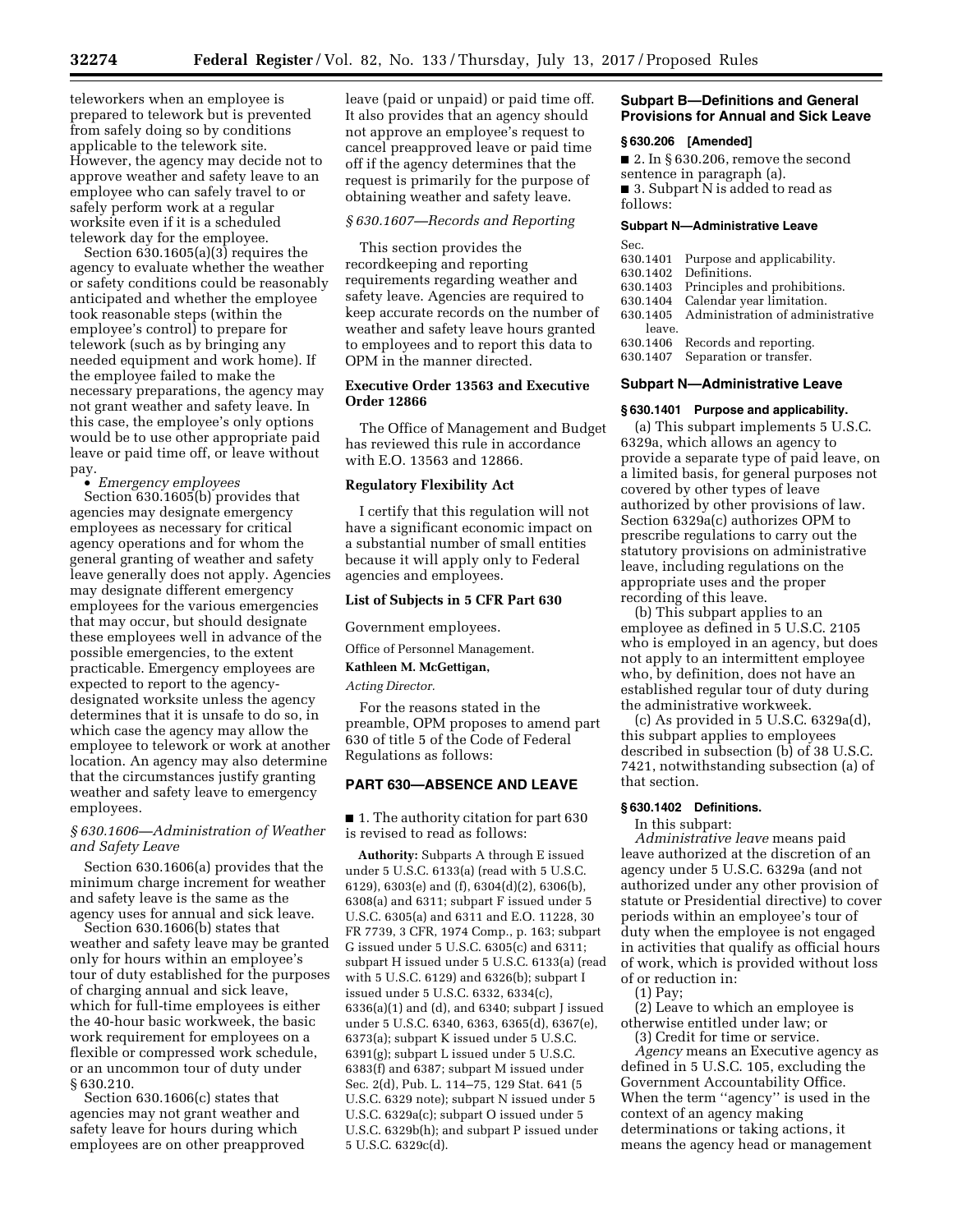officials who are authorized (including by delegation) to make the given determination or take the given action.

*Employee* means an individual who is covered by this subpart, as described in § 630.1401(b) and (c).

*Head of the agency* means the head of an agency or a designated representative of such agency head who is an agency headquarters-level official reporting directly to the agency head or a deputy agency head and who is the sole such representative for the entire agency.

*OPM* means the Office of Personnel Management.

*Presidential directive* means an Executive order, Presidential memorandum, or official written statement by the President in which the President specifically directs agency heads to provide employees with a paid excused absence under a specified set of conditions. This excludes a Presidential action that merely encourages agency heads to use an agency head authority (*e.g.,* section 6329a) to grant a paid excused absence under specified conditions or that leaves the amount of excused absence to be granted in specified conditions subject to agency head discretion.

# **§ 630.1403 Principles and prohibitions.**

(a) *General principles.* In granting administrative leave, an agency must adhere to the following general principles:

(1) Administrative leave may be granted (subject to the requirements of paragraph (a)(5) of this section) only when:

(i) The absence is directly related to the agency's mission;

(ii) The absence is officially

sponsored or sanctioned by the agency; or

(iii) The absence is in the interest of the agency or of the Government as a whole.

(2) Administrative leave is not an entitlement, but is an agency discretionary authority that should be used sparingly, consistent with the sense of Congress expressed in section 1138(b)(2) of Public Law 114–328.

(3) Administrative leave is appropriately used for brief or short periods of time—usually for not more than 1 workday. An incidence of administrative leave lasting more than 1 workday may be approved when determined to be appropriate by an agency. For example, a longer period would be appropriate when the employee is subject to an investigation and his or her retention in duty status is inconsistent with the best interests of the Government, and investigative leave under subpart O of this part is not

available because the 10-workday period described in 5 U.S.C. 6329a(b)(1) has not yet expired. (See 5 U.S.C. 6329b(b)(3)(A).)

(4) Administrative leave may not be established (via agency policy or negotiation) as an ongoing or recurring entitlement based on meeting a set of conditions.

(5) A determination that an absence satisfies one of the conditions in paragraph (a)(1) of this section must be:

(i) Permitted under policies established by the head of the agency; and

(ii) Reviewed and approved by an official of the agency who is (or is acting) at a higher level than the official making the determination—unless there is no higher-level official in the agency.

(b) *Specific prohibited uses.* An agency may not grant administrative leave—

(1) To mark the memory of a deceased former Federal official (see also 5 U.S.C. 6105);

(2) To participate in an event for the employee's personal benefit or the benefit of an outside organization unless the participation would satisfy one or more of the conditions in paragraph (a)(1) of this section;

(3) As a reward to recognize the performance or contributions of an employee or group of employees (*i.e.,* in lieu of a cash award or a time-off award); or

(4) To engage in volunteer work or other civic activity that is not officially sponsored or sanctioned by the head of the agency, based on the agency's mission or Governmentwide interests.

#### **§ 630.1404 Calendar year limitation.**

(a) *General.* Under 5 U.S.C. 6329a(b), during any calendar year, an agency may place an employee on administrative leave for no more than 10 workdays. In applying this calendar year limitation, administrative leave used in different agencies must be aggregated. The limitation is not separately applied to each agency that employed the employee during the calendar year. (See also § 630.1407.)

(b) *Conversion to a limitation on hours.* This 10-workday calendar year limitation is converted to an aggregate limit on hours, taking into account the different workdays that can apply to employees under different work schedules, as follows:

(1) For a full-time employee (including an employee on a regular 40 hour basic workweek or a flexible or compressed work schedule under 5 U.S.C. chapter 61, subchapter II, but excluding an employee on an

uncommon tour of duty), the calendar year limitation is 80 hours;

(2) For a full-time employee with an uncommon tour of duty under § 630.210, the calendar year limitation is equal to the number of hours in the biweekly uncommon tour of duty (or the average biweekly hours for uncommon tours for which the biweekly hours vary over an established cycle);

(3) For a part-time employee, the calendar year limit is prorated based on the number of hours in the officially scheduled part-time tour of duty established for purposes of charging leave when absent (*e.g.,* for a part-time employee who has an officially scheduled half-time tour of 40 hours in a biweekly pay period, the calendar year limitation is 40 hours, which is half of the 80-hour limitation for full-time employees).

(c) *Applicable hours.* The calendar year limitation described in this section applies only to administrative leave authorized under this subpart.

(d) *Use for investigations.* If an employee is under an investigation that would result in placement on investigative leave under subpart O of this part but for the fact that the employee has not yet reached the calendar year limitation in this section, the agency must first use administrative leave for purposes of the investigation until the employee's calendar year limitation is reached, consistent with 5 U.S.C. 6329b(b)(3) and § 630.1504(a)(1).

(e) *After limit is reached.* When an employee reaches the calendar year limitation, an agency may not grant additional administrative leave during the remainder of that calendar year. If a situation arises where the employee might have been granted administrative leave under the agency's policies but for the limitation, the employee must instead continue to work or use other appropriate paid leave or time off or leave without pay. If an employee is not able to work and is not willing or able to use another type of paid leave or time off, an agency must place the employee in an appropriate type of nonpay status in order to comply with the calendar year limitation.

### **§ 630.1405 Administration of administrative leave.**

(a) An agency must use the same minimum charge increments for administrative leave as it does for annual and sick leave under § 630.206.

(b) Employees may be granted administrative leave only for hours within the tour of duty established for purposes of charging annual and sick leave when absent. For full-time employees, that tour is the 40-hour basic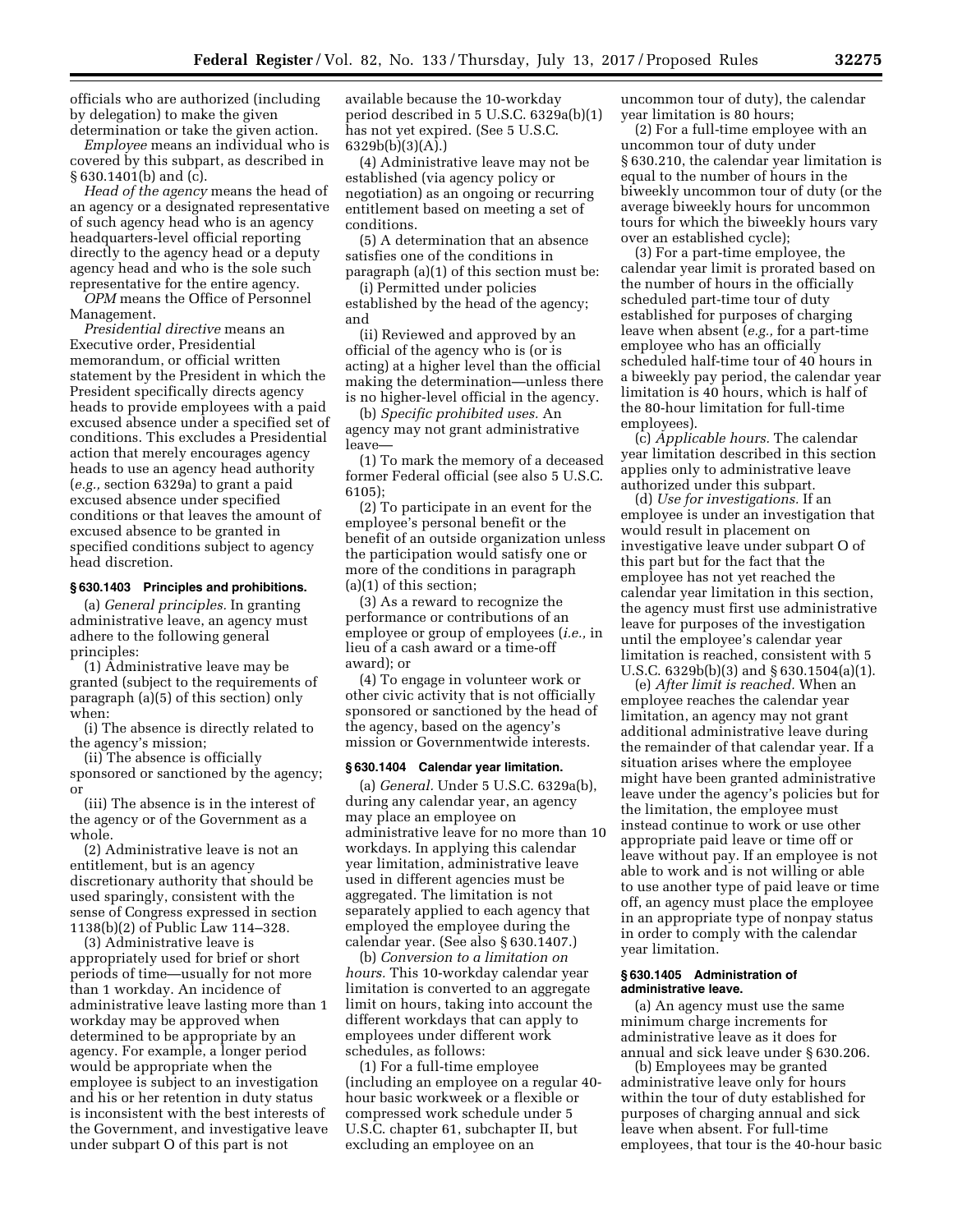workweek as defined in 5 CFR 610.102, the basic work requirement established for employees on a flexible or compressed work schedule as defined in 5 U.S.C. 6121(3), or an uncommon tour of duty under § 630.210.

(c) Agencies authorize, and may require, the use of administrative leave by an employee or a category of employees. Employees do not have an entitlement to use administrative leave or to exhaust the permissible 10 workdays per calendar year prescribed under § 630.1404, nor do they have a right to refuse administrative leave when the agency requires its use.

#### **§ 630.1406 Records and reporting.**

(a) *Record of placement on leave.* An agency must maintain an accurate record of the placement of an employee on administrative leave by recording leave in one of the following subcategories, as applicable in the case at hand:

(1) Administrative leave used for the purposes of an investigation (as described in § 630.1404(d)); or

(2) Administrative leave used for all other purposes.

(b) *Reporting.* (1) In agency data systems (including timekeeping systems) and in data reports submitted to OPM, an agency must record administrative leave under § 6329a and this subpart as categories of leave separate from other types of leave. Leave under § 6329a and this subpart must be recorded as either administrative leave used for the purposes of an investigation or administrative leave used for all other purposes, as applicable.

(2) Agencies must provide information to the Government Accountability Office as that office requires in order to submit reports to specified Congressional committees required under section 1138(d)(2) of Public Law 114–328, which reports must be submitted not later than 5 years after December 23, 2016, and every 5 years thereafter.

#### **§ 630.1407 Separation or transfer.**

When an employee transfers to another agency or separates from Federal service, the losing agency must certify, in a manner prescribed by OPM, the number of administrative leave hours used by an employee during the current calendar year under one of the two subcategories described in § 630.1406(a). Any agency that employs the employee in the same calendar year must apply the hours reported by a losing agency against the employee's current calendar year limitation under § 630.1404.

■ 4. Subpart O is added to read as follows:

### **Subpart O—Investigative Leave and Notice Leave**

#### Sec.

- 630.1501 Purpose and applicability.<br>630.1502 Definitions.
- 630.1502 Definitions.<br>630.1503 Authority a
- Authority and requirements for investigative leave and notice leave.
- 630.1504 Administration of investigative leave.
- 630.1505 Administration of notice leave. 630.1506 Records and reporting.

# **Subpart O—Investigative Leave and Notice Leave**

#### **§ 630.1501 Purpose and applicability.**

(a) This subpart implements 5 U.S.C. 6329b, which allows an agency to provide separate types of paid leave for employees who are the subject of an investigation or in a notice period. OPM has authority to prescribe implementing regulations under 5 U.S.C. 6329b(h)(1).

(b) This subpart applies to an employee as defined in 5 U.S.C. 2105 who is employed in an agency, excluding:

(1) An Inspector General; or

(2) An intermittent employee who, by definition, does not have an established regular tour of duty during the administrative workweek.

(c) As provided in 5 U.S.C. 6329b(i), this subpart applies to employees described in subsection (b) of 38 U.S.C. 7421, notwithstanding subsection (a) of that section.

### **§ 630.1502 Definitions.**

In this subpart:

*Agency* means an Executive agency as defined in 5 U.S.C. 105, excluding the Government Accountability Office. When the term ''agency'' is used in the context of an agency making determinations or taking actions, it means the agency head or management officials who are authorized (including by delegation) to make the given determination or take the given action.

*Chief Human Capital Officer or CHCO*  means the Chief Human Capital Officer of an agency designated or appointed under 5 U.S.C 1401, or the equivalent.

*Committee of jurisdiction* means, with respect to an agency, each committee of the Senate or House of Representatives with jurisdiction over the agency.

*Employee* means an individual who is covered by this subpart, as described in § 630.1501(b) and (c).

*Investigation* means inquiry regarding an employee involving such matters as—

(1) An employee's alleged misconduct that could result in an adverse action as described in 5 CFR part 752 or similar authority;

(2) Security concerns, including whether the employee should retain eligibility for logical access to agency facilities and systems under the standards established by Homeland Security Presidential Directive (HSPD) 12 and guidance issued pursuant to that directive; or

(3) Other matters that could lead to disciplinary action.

*Investigative entity* means:

(1) An internal investigative unit of an agency granting investigative leave under this subpart, which may be composed of one or more persons, such as supervisors, managers, human resources practitioners, personnel security office staff, workplace violence prevention team members, or other agency representatives;

(2) The Office of Inspector General of an agency granting investigative leave under this subpart;

(3) The Attorney General; or

(4) The Office of Special Counsel.

*Investigative leave* means leave in which an employee who is the subject of an investigation is placed, as authorized under 5 U.S.C. 6329b (and not authorized under any other provision of law), which is provided without loss of or reduction in:

(1) Pay;

(2) Leave to which an employee is otherwise entitled under law; or

(3) Credit for time or service. *Notice leave* means leave in which an employee who is in a notice period is placed, as authorized under 5 U.S.C. 6329b (and not authorized under any other provision of law), which is provided without loss of or reduction in:

(1) Pay;

(2) Leave to which an employee is otherwise entitled under law; or

(3) Credit for time or service.

*Notice period* means a period beginning on the date on which an employee is provided notice, as required under law, of a proposed adverse action against the employee and ending—

(1) On the effective date of the adverse action; or

(2) On the date on which the agency notifies the employee that no adverse action will be taken.

*OPM* means the Office of Personnel Management.

*Participating in a telework program*  means an employee is eligible to telework and has an established arrangement with his or her agency under which the employee is approved to participate in the agency telework program, including on a routine or situational basis. Such an employee who teleworks on a situational basis is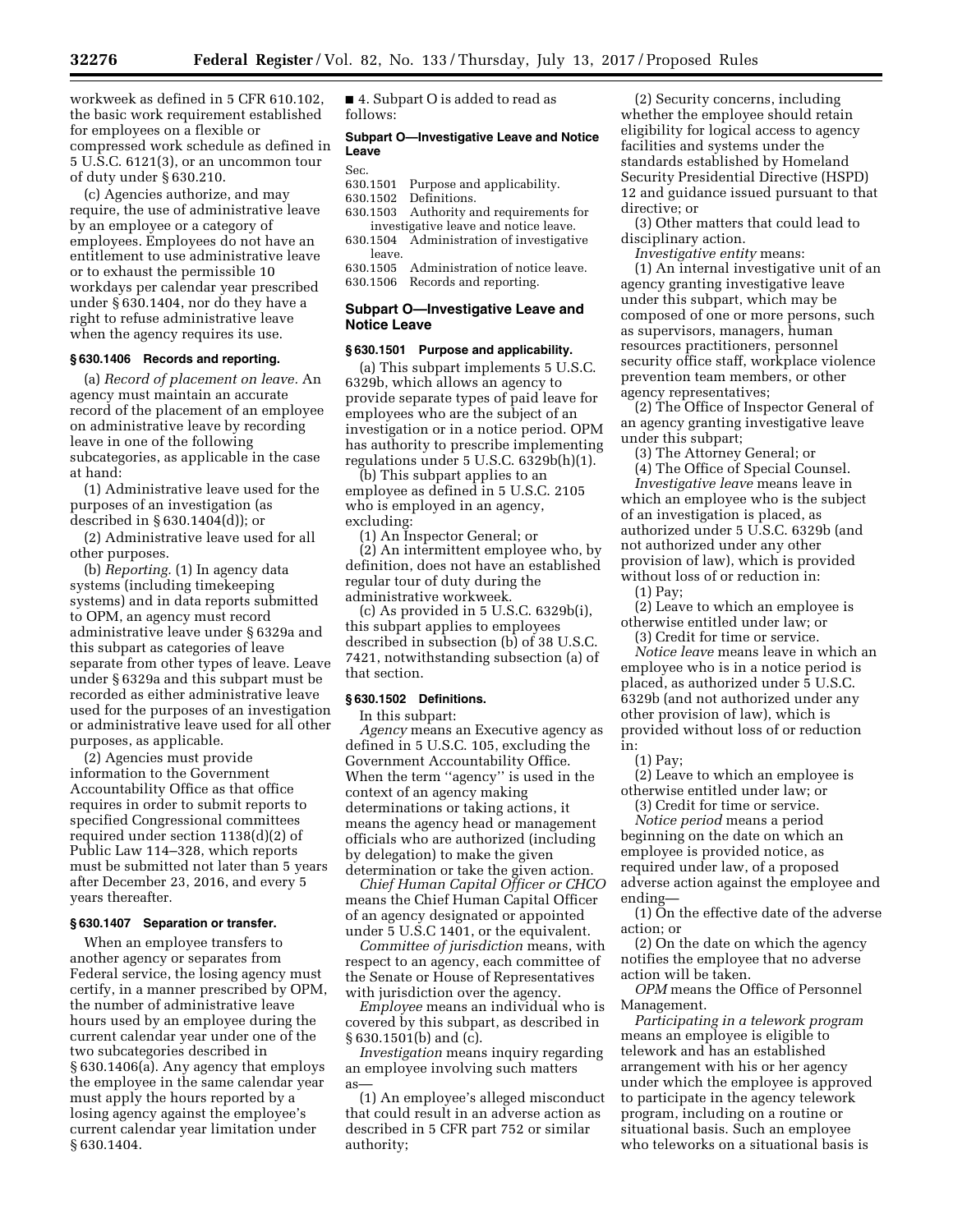considered to be continuously participating in a telework program even if there are extended periods during which the employee does not perform telework.

*Telework site* means a location where an employee is authorized to perform telework, as described in 5 U.S.C. chapter 65, such as an employee's home.

## **§ 630.1503 Authority and requirements for investigative leave and notice leave.**

(a) *Authority.* An agency may, in accordance with paragraph (b) of this section, place an employee on:

(1) Investigative leave, if the employee is the subject of an investigation; or

(2) Notice leave:

(i) If the employee is in a notice period; or

(ii) Following a placement on investigative leave if, not later than the day after the last day of the period of investigative leave:

(A) The agency proposes or initiates an adverse action against the employee; and

(B) The agency determines that the employee continues to meet one or more of the criteria described in paragraph (b)(1) of this section.

(b) *Required determinations.* An agency may place an employee on investigative leave or notice leave only if the agency has:

(1) Determined, after consideration of the baseline factors specified in paragraph (e) of this section, that the continued presence of the employee in the workplace during an investigation of the employee or while the employee is in a notice period, as applicable, may:

(i) Pose a threat to the employee or others;

(ii) Result in the destruction of evidence relevant to an investigation;

(iii) Result in loss of or damage to Government property; or

(iv) Otherwise jeopardize legitimate Government interests; and

(2) Considered the following options (or a combination thereof):

(i) Keeping the employee in a duty status by assigning the employee to duties in which the employee no longer poses a threat, as described in paragraphs (b)(1)(i) through (iv) of this section;

(ii) Allowing the employee to voluntarily take leave (paid or unpaid) or paid time off, as appropriate under the rules governing each category of leave or paid time off;

(iii) Carrying the employee in absent without leave status, if the employee is absent from duty without approval; and

(iv) For an employee subject to a notice period, curtailing the notice period if there is reasonable cause to believe the employee has committed a crime for which a sentence of imprisonment may be imposed, consistent with  $5$  CFR  $752.404(d)(1)$ ; and

(3) Determined that none of the options under paragraph (b)(2) of this section is appropriate.

(c) *Telework alternative for investigative leave.* (1) Consistent with 5 U.S.C. 6502(c), if an agency would otherwise place an employee on investigative leave, the agency may require the employee to perform, at a telework site, duties similar to the duties that the employee normally performs if:

(i) The agency determines that such a requirement would not pose a threat, as described in paragraphs (b)(1)(i) through (iv) of this section;

(ii) The employee is eligible to telework under the eligibility conditions set forth in 5 U.S.C. 6502(a) and (b)(4);

(iii) The employee has been participating in a telework program under the agency telework policy during some portion of the 30-day period immediately preceding the commencement of investigative leave (or the commencement of required telework in lieu of such leave under this paragraph (c), if earlier); and

(iv) The agency determines that teleworking would be appropriate.

(2) For purposes of paragraph (c)(1) of this section, an employee is considered to be eligible to telework if the agency determines the employee is eligible to telework under agency telework policies described in 5 U.S.C. 6502(a) and is not barred from teleworking under the eligibility conditions described in 5 U.S.C. 6502(b)(4). Any telework agreement established under 5 U.S.C. 6502(b)(2) must be superseded as necessary in order to comply with an agency's action to require telework under 5 U.S.C. 6502(c) and paragraph (c)(1) of this section.

(3) If an employee who is required to telework under paragraph (c)(1) of this section is absent from telework duty without approval, an agency may place the employee in absent without leave status, consistent with agency policies.

(d) *Reassessment and return to duty.*  (1) An employee may be returned to duty at any time if the agency reassesses its determination to place the employee on investigative leave or notice leave. An employee on investigative leave or notice leave must be prepared to report to work at any time during his or her regularly scheduled tour of duty or, if the employee anticipates a possible inability to report promptly, must obtain approval of leave in advance of the date

or dates that the employee would not be available to report.

(2) For an employee on investigative leave, an agency may reassess its determination that the employee must be removed from the workplace based on the criteria in paragraph (b)(1) of this section and may reassess its determination that the options in paragraph (b)(2) of this section are not appropriate. An agency may reassess its previous determination to require or not require telework under paragraph (c) of this section.

(3) For an employee on notice leave, an agency may reassess its determination that the employee must be removed from the regular worksite based on the criteria in paragraph (b)(1) of this section and may reassess its determination that the options in paragraph (b)(2) of this section are not appropriate.

(4) When an employee is placed on investigative leave or notice leave, the employee must be available to report promptly to an approved duty location if directed by his or her supervisor. Any failure to so report may result in the employee being recorded as absent without leave, which can be the basis for disciplinary action. An employee who anticipates that he or she may be unavailable to report promptly must request scheduled leave or paid time off in advance, as provided under paragraph (b)(2)(ii) of this section, to avoid being recorded as absent without leave.

(e) *Baseline factors.* In making a determination regarding the criteria listed under paragraph (b)(1) of this section, an agency must consider the following baseline factors:

(1) The nature and severity of the employee's exhibited or alleged behavior;

(2) The nature of the agency's or employee's work and the ability of the agency to accomplish its mission; and

(3) Other impacts of the employee's continued presence in the workplace detrimental to legitimate Government interests, including whether the employee will pose an unacceptable risk to:

(i) The life, safety, or health of employees, contractors, vendors or visitors to a Federal facility;

(ii) The Government's physical assets or information systems;

(iii) Personal property;

(iv) Records, including classified, privileged, proprietary, financial or medical records; or

(v) The privacy of the individuals whose data the Government holds in its systems.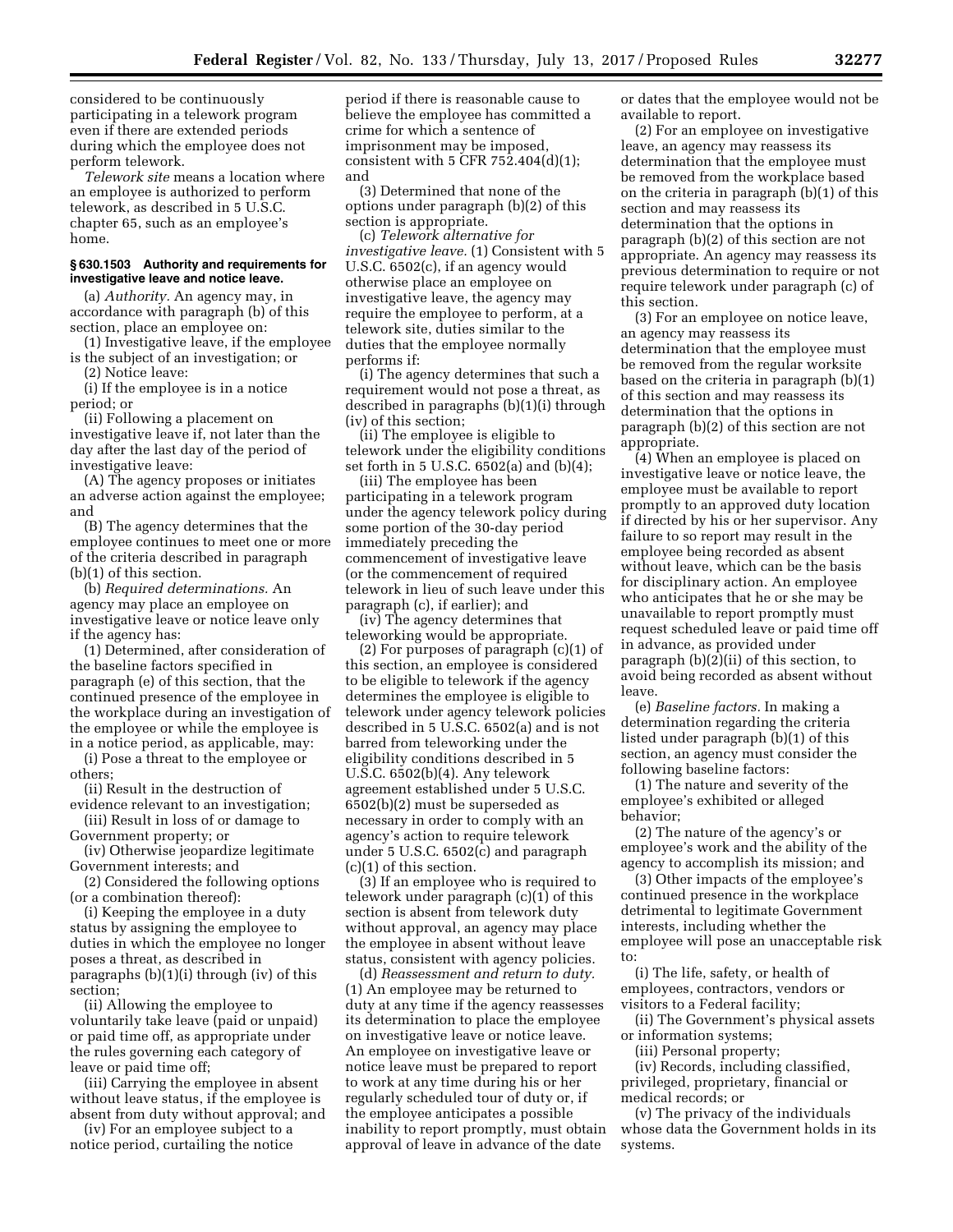(f) *Minimum charge.* An agency must use the same minimum charge increments for investigative and notice leave as it does for annual and sick leave under § 630.206.

(g) *Tour of duty.* Employees may be granted investigative leave or notice leave only for hours within the tour of duty established for purposes of charging annual and sick leave when absent. For full-time employees, that tour is the 40-hour basic workweek as defined in 5 CFR 610.102, the basic work requirement established for employees on a flexible or compressed work schedule as defined in 5 U.S.C. 6121(3), or an uncommon tour of duty under § 630.210.

### **§ 630.1504 Administration of investigative leave.**

(a) *Commencement.* Investigative leave may not be commenced until:

(1) The employee's use of administrative leave under subpart N of this part has reached the 10-workday calendar year limitation described in 5 U.S.C. 6329a(b)(1) and § 630.1404, as converted to hours under § 630.1404(b); and

(2) The agency determines that further investigation of the employee is necessary.

(b) *Duration.* The agency may place the employee on investigative leave for an initial period of not more than 30 workdays per investigation. An employee may be placed on investigative leave intermittently—that is, a period of investigative leave may be interrupted by:

(1) On-duty service performed under § 630.1503(b)(2)(i) or (c);

(2) Leave or paid time off in lieu of such service under § 630.1503(b)(2)(ii); or

(3) Absence without leave under § 630.1503(b)(2)(iii).

(c) *Written explanation of leave.* If an agency places an employee on investigative leave, the agency must provide the employee a written explanation regarding the placement of the employee on investigative leave. The written explanation must:

(1) Describe the limitations of the leave placement, including the duration of leave;

(2) Include notice that, at the conclusion of the period of investigative leave, the agency must take an action under paragraph (d) of this section;

(3) Include notice that placement on investigative leave for 70 workdays or more is considered a ''personnel action'' for purposes of the Office of Special Counsel's authority to act, in applying the prohibited personnel practices provisions at 5 U.S.C. 2302(b)(8)–(9) (see paragraph (i) of this section).

(d) *Agency action.* Not later than the day after the last day of an initial or extended period of investigative leave, an agency must:

(1) Return the employee to regular duty status;

(2) Take one or more of the actions under § 630.1503(b)(2);

(3) Propose or initiate an adverse action against the employee as provided under law; or

(4) Extend the period of investigative leave if permitted under paragraphs (f) and (g) of this section.

(e) *Continued investigation.*  Investigation of an employee may continue after the expiration of the initial 30 workday period of investigative leave. Investigation of an employee may continue even if the employee is returned to regular duty status and is no longer on investigative leave.

(f) *Extension of investigative leave*— (1) *Increments.* An agency may extend the period of investigative leave using increments of up to 30 workdays for each extension when approved as described in paragraph (f)(3) of this section. The amount of investigative leave used under the final extension may be less than 30 workdays, as appropriate.

(2) *Maximum number of extensions.*  Except as provided in paragraph (g) of this section, the total period of extended investigative leave (*i.e.,* in addition to the initial 30-workday period of investigative leave) may not exceed 90 workdays (*i.e.,* 3 incremental extensions of 30 workdays). This 90-day limit applies to extensions of investigative leave associated with a single initial period of investigative leave.

(3) *Approval of extensions.* (i) An incremental extension under paragraph (f)(1) of this section is permitted only if the agency makes a written determination reaffirming that the employee must be removed from the workplace based on the criteria in § 630.1503(b)(1) and that the options in § 630.1503(b)(2) are not appropriate.

(ii) Except as provided by paragraph (f)(3)(iii) of this section, an incremental extension under paragraph (f)(1) of this section is permitted only if approved by the CHCO of an agency, or the designee of the CHCO, after consulting with the investigator responsible for conducting the investigation of the employee.

(iii) In the case of an employee of an Office of Inspector General, an incremental extension under paragraph (f)(1) of this section is permitted only if approved (after consulting with the investigator responsible for conducting the investigation of the employee) by:

(A) The Inspector General or the designee of the Inspector General, rather than the CHCO or the designee of the CHCO; or

(B) An official of the agency designated by the head of the agency within which the Office of Inspector General is located, if the Inspector General requests the agency head make such a designation.

(4) *Designation guidance.* In delegating authority to a designated official to approve an incremental extension as described in paragraph (f)(3) of this section, a CHCO must pay heed to the designation guidance issued by the CHCO Council under 5 U.S.C. 6329b(c)(3), except that, in the case of approvals for an employee of an Office of Inspector General, an Inspector General must pay heed to the designation guidance issued by the Council of the Inspectors General on Integrity and Efficiency under 5 U.S.C. 6329b(c)(4)(B).

(g) *Further extension of investigative leave.* An official authorized under paragraph (f)(3) of this section to approve an incremental extension under paragraph (f)(1) of this section may approve further incremental extensions of 30 workdays (*i.e.,* each extension is individually approved for up to 30 workdays) under this paragraph after an employee has reached the maximum number of extensions of investigative leave under paragraph (f)(2) of this section. An agency may further extend a period of investigative leave only if the agency makes a written determination reaffirming that the employee must be removed from the workplace based on the criteria in § 630.1503(b)(1) and that the options in § 630.1503(b)(2) are not appropriate. Not later than 5 business days after granting each further extension, the agency must submit (subject to § 630.1506(b)) to the Committee on Homeland Security and Governmental Affairs of the Senate and the Committee on Oversight and Government Reform of the House of Representatives, along with any other committees of jurisdiction, a report containing:

(1) The title, position, office or agency subcomponent, job series, pay grade, and salary of the employee;

(2) A description of the duties of the employee;

(3) The reason the employee was placed on investigative leave;

(4) An explanation as to why the employee meets the criteria described in § 630.1503(b)(1)(i) through (iv) and why the agency is not able to temporarily reassign the duties of the employee or detail the employee to another position within the agency;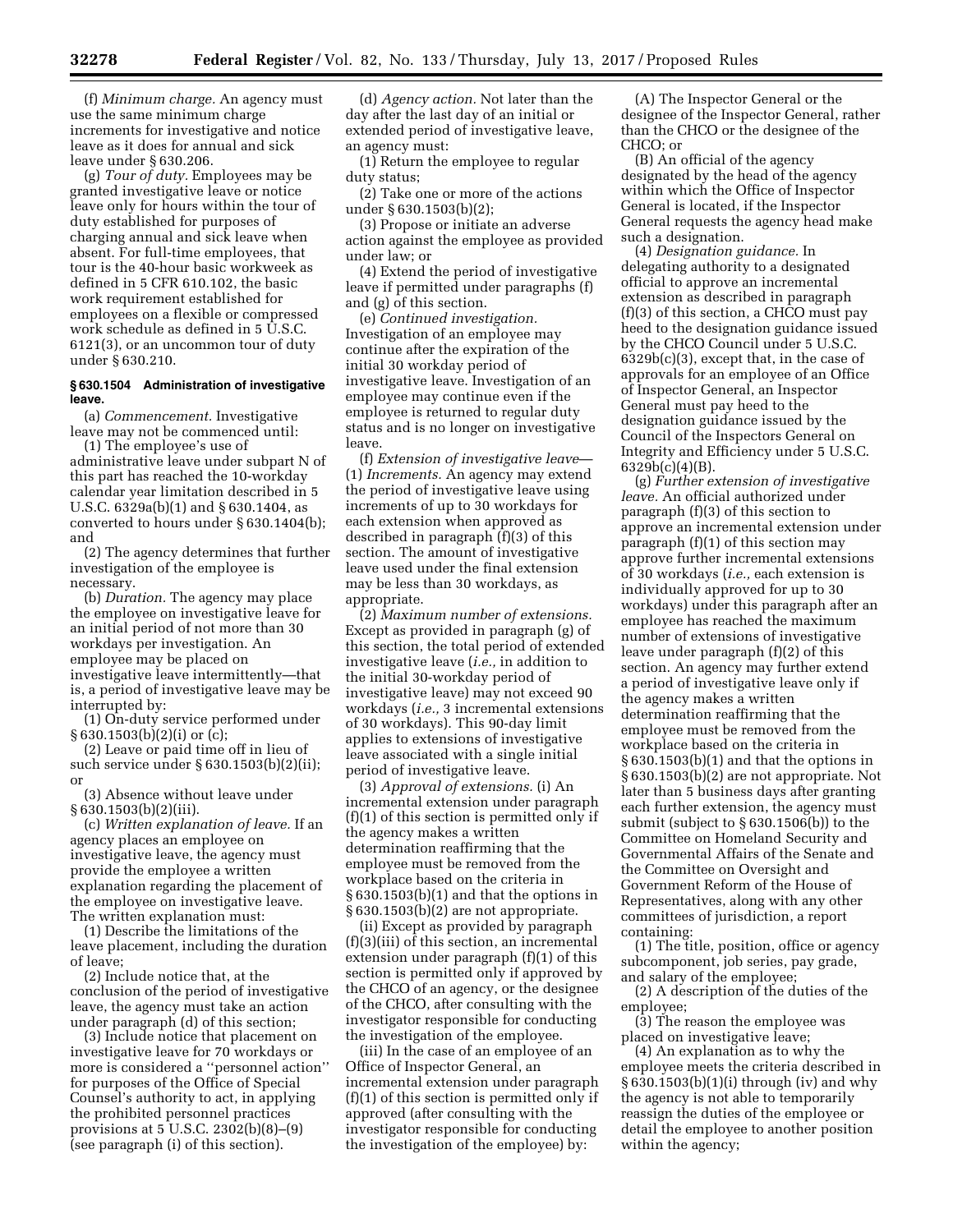(5) In the case of an employee required to telework under 5 U.S.C. 6502(c) during a period of investigation, the reasons that the agency required the employee to telework under that section and the duration of the teleworking requirement;

(6) The status of the investigation of the employee;

(7) A certification to the agency by an investigative entity stating that additional time is needed to complete the investigation of the employee and providing an estimate of the amount of time that is necessary to complete the investigation of the employee; and

(8) In the case of a completed investigation of the employee, the results of the investigation and the reason that the employee remains on investigative leave.

(h) *Completed investigation.* An agency may not further extend a period of investigative leave on or after the date that is 30 calendar days after the completion of the investigation of the employee by an investigative entity.

(i) *Possible prohibited personnel action.* For purposes of 5 U.S.C. chapter 12, subchapter II, and section 1221, placement on investigative leave under this subpart for a period of 70 workdays or more shall be considered a personnel action for purposes of the Office of Special Counsel in applying the prohibited personnel practices provisions at 5 U.S.C. 2302(b)(8) or (9).

(j) *Conversion of workdays to hours.*  In applying this section, the limitations based on workdays (*i.e.,* the 30-workday increments in paragraphs (b), (f), and (g) of this section and the 70-workday limit in paragraph (h) of this section) must be converted to hours, taking into account the different workdays that can apply to employees under different work schedules, as follows:

(1) For a full-time employee (including an employee on a regular 40 hour basic workweek or a flexible or compressed work schedule under 5 U.S.C. chapter 61, subchapter II, but excluding an employee on an uncommon tour of duty), the 30 workday increment is converted to 240 hours and the 70-workday limit is converted to 560 hours;

(2) For a full-time employee with an uncommon tour of duty under § 630.210, the 30-workday increment is converted to three times the number of hours in the biweekly uncommon tour of duty (or the average biweekly hours for uncommon tours for which the biweekly hours vary over an established cycle), and the 70-workday limit is converted to a number of hours derived by multiplying the hours equivalent of

30 workdays (for a given uncommon tour) times the ratio of 70 divided by 30;

(3) For a part-time employee, the calendar year limit is prorated based on the number of hours in the officially scheduled part-time tour of duty established for purposes of charging leave when absent (*e.g.,* for a part-time employee who has an officially scheduled half-time tour of 40 hours in a biweekly pay period, the 30-workday increment is converted to 120 hours, which is half of 240 hours (the 30 workday increment for full-time employees)).

# **§ 630.1505 Administration of notice leave.**

(a) *Commencement.* Notice leave may commence only after an employee has received written notice of a proposed adverse action. There is no requirement that the employee exhaust 10 workdays of administrative leave under 5 U.S.C. 6329a(b) and § 630.1404 before the employee may be placed on notice leave.

(b) *Duration.* Placement of an employee on notice leave shall be for a period not longer than the duration of the notice period.

(c) *Written explanation of leave.* If an agency places an employee on notice leave, the agency must provide the employee a written explanation regarding the placement of the employee on notice leave. The written explanation must provide information on the employee's notice period and include a statement that the notice leave will be provided only during the notice period.

# **§ 630.1506 Records and reporting.**

(a) *Record of placement on leave.* An agency must maintain an accurate record of the placement of an employee on investigative leave or notice leave by the agency, including—

(1) The reasons for initial authorization of the investigative leave or notice leave, including the alleged action(s) of the employee that required investigation or issuance of a notice of a proposed adverse action;

(2) The basis for the determination made under § 630.1503(b)(1);

(3) An explanation of why an action under § 630.1503(b)(2) was not appropriate;

(4) The length of the period of investigative leave or notice leave;

(5) The amount of salary paid to the employee during the period of leave;

(6) The reasons for authorizing the leave, and if an extension of investigative leave was granted, the recommendation made by an investigator as part of the consultation required under § 630.1504(f)(3);

(7) Whether the employee was required to telework under § 630.1503(c) during the period of the investigation, including the reasons for requiring or not requiring the employee to telework;

(8) The action taken by the agency at the end of the period of leave, including, if applicable, the granting of any extension of a period of investigative leave under § 630.1504(f) or (g); and

(9) Any additional information OPM may require.

(b) *Availability of records.* (1) An agency must make a record kept under paragraph (a) of this section available upon request:

(i) To any committee of jurisdiction; (ii) To OPM;

(iii) To the Government

Accountability Office; and

(iv) As otherwise required by law. (2) Notwithstanding paragraph (b)(1) of this section and § 630.1504(g), the requirement that an agency make records and information on use of investigative leave or notice leave available to various entities is subject to applicable laws, Executive orders, and regulations governing the dissemination of sensitive information related to national security, foreign relations, or law enforcement matters (*e.g.,* 50 U.S.C. 3024(i), (j), and (m) and Executive

Orders 12968 and 13526). (c) *Reporting.* (1) In agency data systems and in data reports submitted to OPM, an agency must record investigative leave and notice leave under § 6329b and this subpart as categories of leave separate from other types of leave. Leave under § 6329b and this subpart must be recorded as either investigative leave or notice leave, as applicable.

(2) Agencies must provide information to the Government Accountability Office as that office requires in order to submit reports to specified Congressional committees required under section 1138(d)(2) of Public Law 114–328, which reports must be submitted not later than 5 years after December 23, 2016, and every 5 years thereafter.

■ 5. Subpart P is added to read as follows:

# **Subpart P—Weather and Safety Leave**

- Sec.<br>630.1601 630.1601 Purpose and applicability.<br>630.1602 Definitions.
- 630.1602 Definitions.
- 630.1603 Authorization.<br>630.1604 OPM and agen
- 630.1604 OPM and agency responsibilities.<br>630.1605 Telework and emergency Telework and emergency employees.
- 630.1606 Administration of weather and safety leave.
- 630.1607 Records and reporting.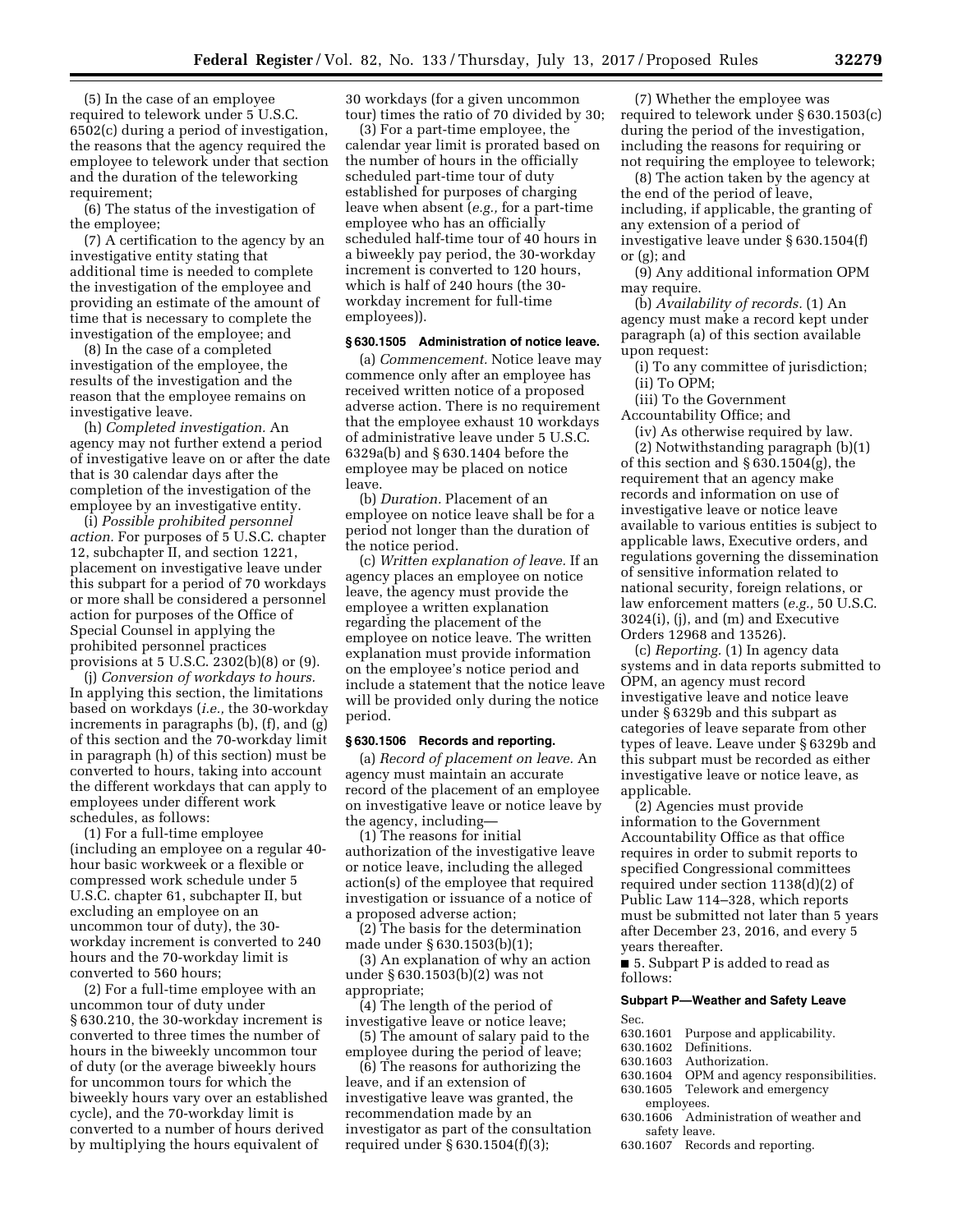# **Subpart P—Weather and Safety Leave**

# **§ 630.1601 Purpose and applicability.**

(a) This subpart implements 5 U.S.C. 6329c, which allows an agency to provide a separate type of paid leave when weather or other safety-related conditions prevent employees from safely traveling to or safely performing work at an approved location due to an act of God, terrorist attack, or other applicable condition. Section 6329c(d) provides OPM with authority to prescribe regulations to carry out the statutory provisions on weather and safety leave, including regulations on the appropriate uses and the proper recording of this leave.

(b) This subpart applies to an employee as defined in 5 U.S.C. 2105 who is employed in an agency, but does not apply to an intermittent employee who, by definition, does not have an established regular tour of duty during the administrative workweek.

(c) As provided in 5 U.S.C. 6329c(e), this subpart applies to employees described in subsection (b) of 38 U.S.C. 7421, notwithstanding subsection (a) of that section.

# **§ 630.1602 Definitions.**

In this subpart:

*Act of God* means an act of nature, including hurricanes, tornadoes, floods, wildfires, earthquakes, landslides, snowstorms, and avalanches.

*Agency* means an Executive agency as defined in 5 U.S.C. 105, excluding the Government Accountability Office. When the term ''agency'' is used in the context of an agency making determinations or taking actions, it means the agency heads or management officials who are authorized (including by delegation) to make the given determination or take the given action.

*Employee* means an individual who is covered by this subpart, as described in § 630.1601(b) and (c).

*OPM* means the Office of Personnel Management.

*Participating in a telework program*  means an employee is eligible to telework and has an established arrangement with his or her agency under which the employee is approved to participate in the agency telework program, including on a routine or situational basis. Such an employee who teleworks on a situational basis is considered to be continuously participating in a telework program even if there are extended periods during which the employee does not perform telework.

*Telework site* means a location where an employee is authorized to perform telework, as described in 5 U.S.C.

chapter 65, such as an employee's home.

*Weather and safety leave* means paid leave provided under the authority of 5 U.S.C. 6329c.

#### **§ 630.1603 Authorization.**

Subject to other provisions of this subpart, an agency may grant weather and safety leave to employees if they are prevented from safely traveling to or safely performing work at a location approved by the agency due to:

(a) An act of God;

(b) A terrorist attack; or

(c) Another condition that prevents an employee or group of employees from safely traveling to or safely performing work at an approved location.

### **§ 630.1604 OPM and agency responsibilities.**

(a) OPM is responsible for prescribing regulations and guidance related to the appropriate use of leave under this subpart and the proper recording of such leave, including OPM guidance on Governmentwide dismissal and closure policies and procedures that provides for use of consistent terminology in describing various operating status scenarios. In issuing any operating status announcements for the Washington, DC, area, OPM must ensure that the specific policies and procedures related to those announcements are consistent with the regulations in this subpart and with OPM's Governmentwide guidance.

(b) Employing agencies are

responsible for:

(1) Establishing and applying policies and procedures related to use of leave under this subpart that are consistent with OPM regulations and guidance described in paragraph (a) of this section; and

(2) Ensuring that any agency-specific operating status announcements they issue (for a specific geographic location or area) use terminology required by OPM-issued Governmentwide guidance.

#### **§ 630.1605 Telework and emergency employees.**

(a) *Telework employees.* (1) Except as provided under paragraph (a)(2) of this section, employees who are participating in a telework program and are able to safely travel to and work at an approved telework site may not be granted leave under § 630.1603. Employees who are eligible to telework and participating in a telework program under applicable agency policies are typically able to safely perform work at their approved telework site (*e.g.,*  home), since they are not required to work at their regular worksite.

(2)(i) If, in the agency's judgment, the conditions in § 630.1603 could not reasonably be anticipated, an agency may approve leave under this subpart to the extent an employee was not able to prepare for telework as described in paragraph (a)(3) of this section and is otherwise unable to perform productive work at the telework site.

(ii) If an employee is prevented from safely working at the approved telework site due to circumstances, arising from one or more of the conditions in § 630.1603, applicable to the telework site, an agency may, at its discretion, provide leave under this subpart to the employee.

(iii) Notwithstanding paragraphs (a)(2)(i) and (ii) of this section, an agency may decide not to approve leave under this subpart when the conditions in § 630.1603(a) do not prevent the employee from safely traveling to or safely performing work at a regular worksite, even if the affected day is a scheduled telework day.

(3) In making a determination under paragraph (a)(2) of this section, an agency must evaluate whether any of the conditions in § 630.1603(a) of this section could be reasonably anticipated and whether the employee took reasonable steps (within the employee's control) to prepare to perform telework at the approved telework site. For example, if a significant snowstorm is predicted, the employee may need to prepare by taking home any equipment (*e.g.,* laptop computer) and work needed for teleworking. To the extent that an employee is unable to perform work at a telework site because of failure to make necessary preparations for reasonably anticipated conditions, an agency may not approve weather and safety leave, and the employee would need to use other appropriate paid leave, paid time off, or leave without pay.

(b) *Emergency employees.* An agency may designate emergency employees who are critical to agency operations and for whom weather and safety leave may not be applicable. To the extent practicable, an agency should designate its emergency employees well in advance in anticipation of the possible occurrence of the conditions set forth in § 630.1603. If the agency wishes to provide for the possibility that an emergency employee could work from an approved telework site in lieu of traveling to the regular worksite in appropriate circumstances, an agency should encourage the employee to enter into a telework agreement providing for that contingency. An agency may designate different emergency employees for the different